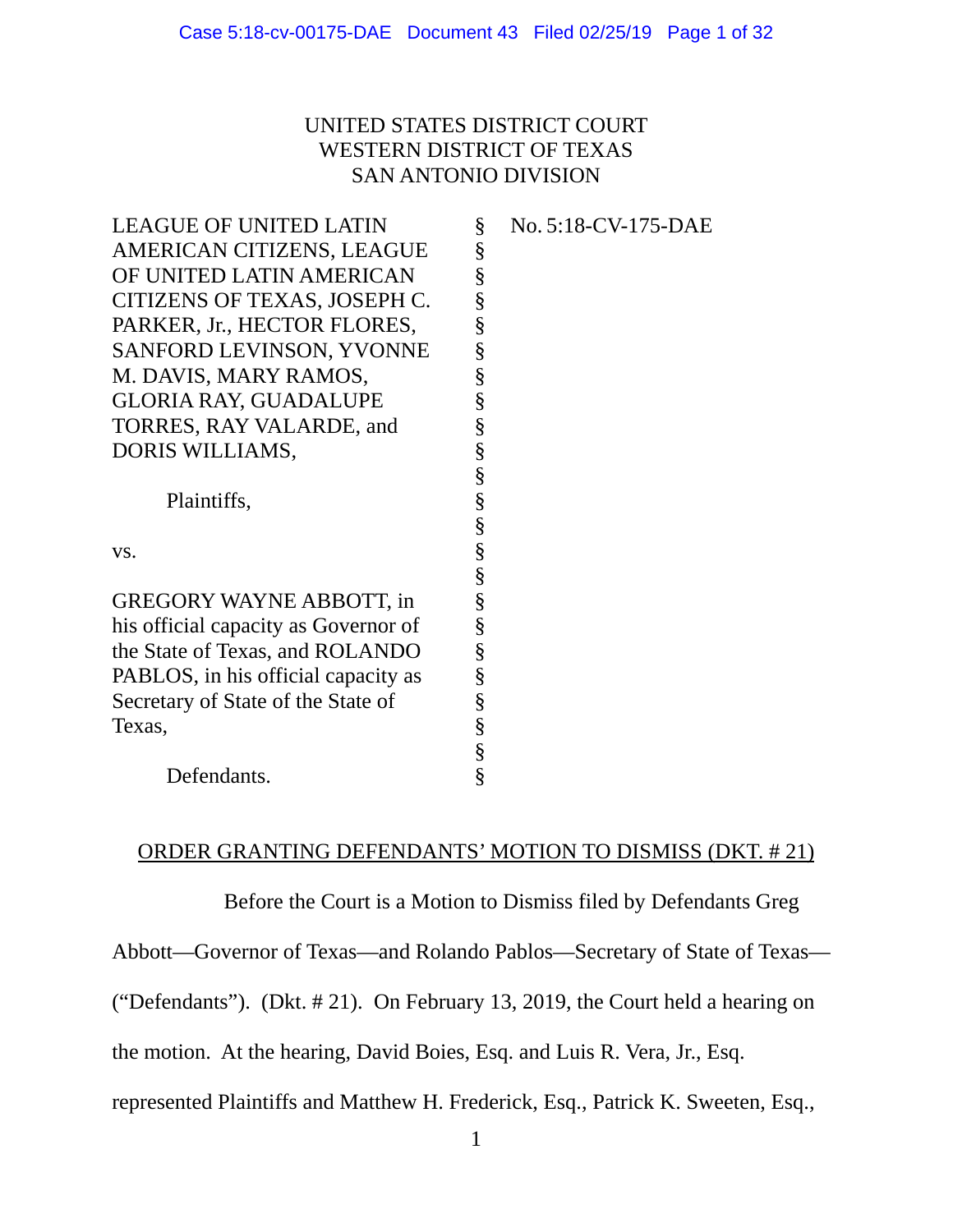and Todd L. Disher, Esq. represented Defendants. The motion is fully briefed and ripe for review. After careful consideration of the memoranda filed in support of and in opposition to the motion, as well as the arguments advanced at the hearing, the Court—for the reasons that follow—**GRANTS** Defendants' Motion to Dismiss.<sup>1</sup> (Id.)

## BACKGROUND

 In presidential elections, Article 2 of the United States Constitution prescribes that "Each State shall appoint, *in such Manner as the Legislature thereof may direct*, a Number of Electors, equal to the whole Number of Senators and Representatives to which the State may be entitled in the Congress . . . ." U.S. Const. art. II, § 1, cl. 2 (emphasis added). This action challenges Texas' "winnertake-all" ("WTA") method for selecting Presidential Electors. Texas, along with 47 other States and the District of Columbia, has adopted statutes under which its 38 Electoral College Electors for president are appointed on a WTA basis. See Tex. Elec. Code § 192.005 ("The set of elector candidates that is elected is the one

<sup>&</sup>lt;sup>1</sup> In so ruling, the Court reaches the same conclusion recently reached in sister courts in the District of Massachusetts and the Central District of California as to the one person, one vote and First Amendment challenges to the winner-take-all system for selecting Presidential Electors that were presented in those cases. See Lyman et al. v. Baker et al., No. 1:18-CV-10327-PBS (D. Mass. Dec. 7, 2018) (Dkt. # 52); Rodriguez et al. v. Brown et al., No. 2:18-CV-1422 (C.D. Cal. Sept. 21, 2018) (Dkt. # 83).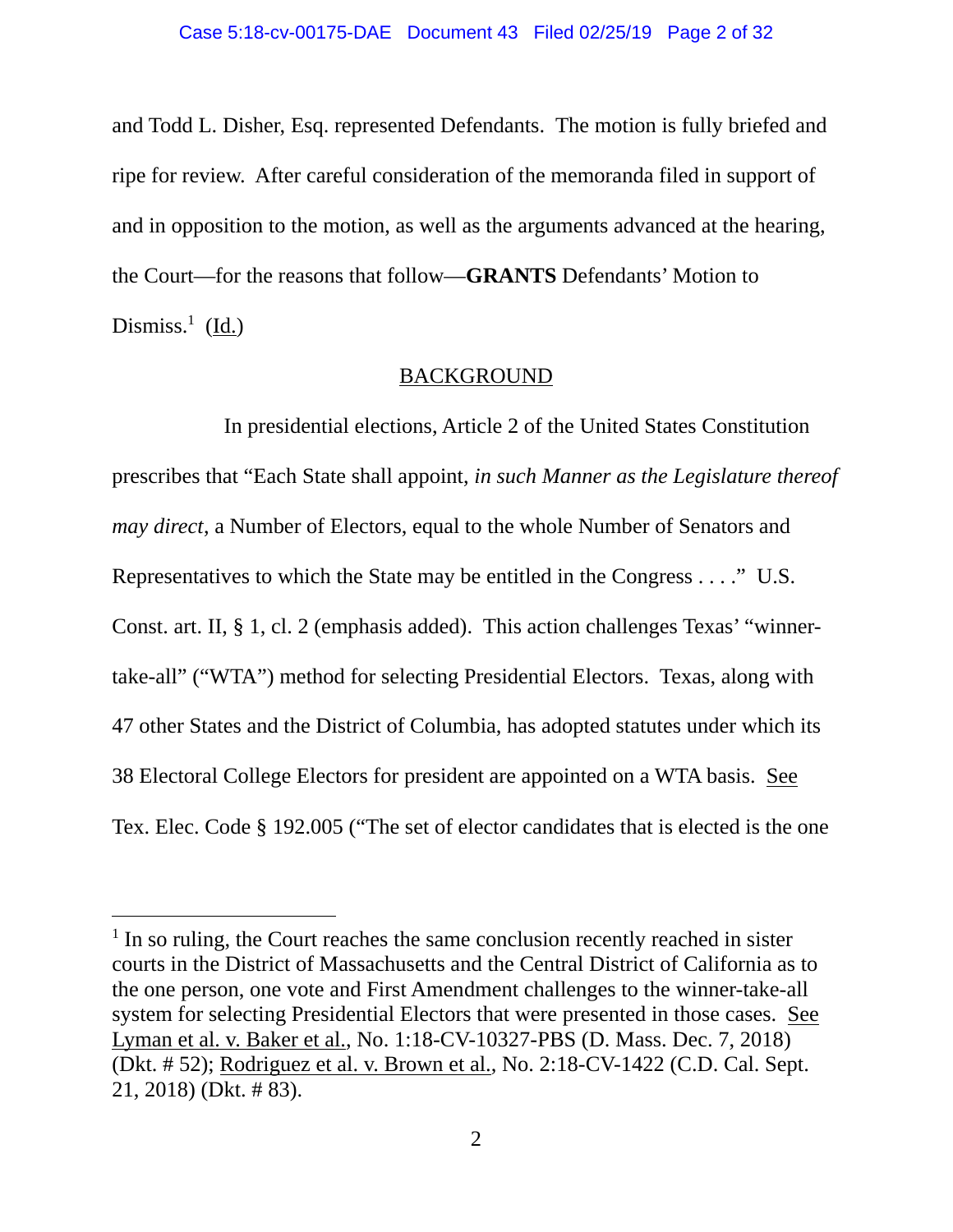#### Case 5:18-cv-00175-DAE Document 43 Filed 02/25/19 Page 3 of 32

that corresponds to the candidates for president and vice-president receiving the most votes.").

 Under the WTA system, all of a state's Electors are chosen by the political party whose candidate received the most votes in the State's presidential election. For instance, in the 2016 election President Donald Trump received 52.2% of the Texas vote, and former Secretary of State Hillary Clinton received 43.2% of the vote. (Dkt. # 1 at 2.) Yet the Republican Party selected all 38 of Texas' Electors, and the Democratic Party selected none.

 On February 21, 2018, Plaintiffs filed suit in this case, asserting three causes of action: (1) violation of the Fourteenth Amendment because by "discarding" the votes cast for the losing candidate, the WTA system "unconstitutionally magnifies the votes of a bare plurality of voters by translating those voters into an entire slate of presidential Electors" (Dkt. # 1 at 5); (2) violation of the First Amendment because the WTA system "burdens . . . the right of association and . . . the right to have a voice in presidential elections through casting a vote" (id. at 6); and (3) violation of Section 2 of the Voting Rights Act ("VRA") because the WTA system works in the same way as at-large voting districts in allowing "white voters to . . . defeat all Electors slated for Hispanic and African-American preferred candidates" (id.).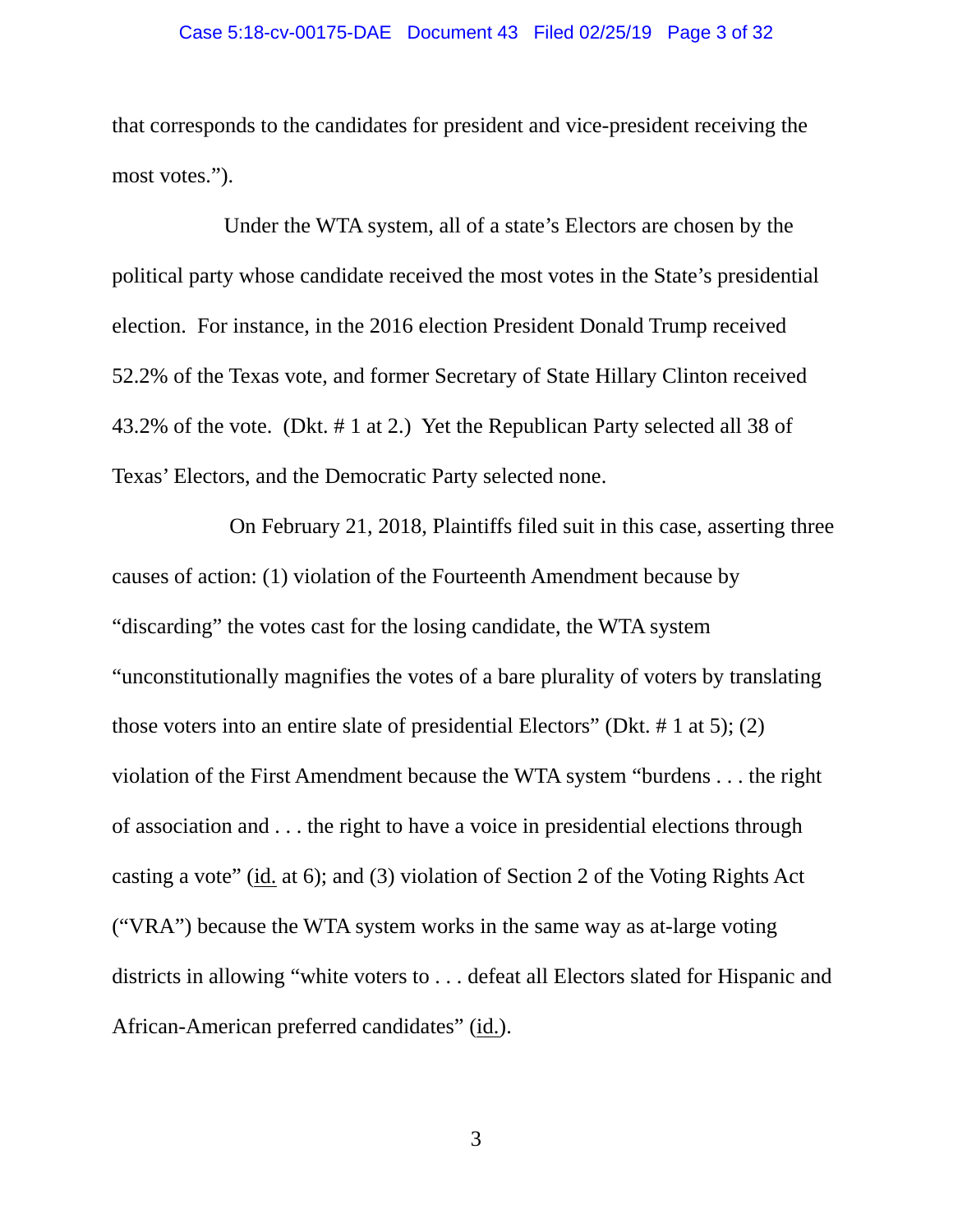Defendants filed their motion to dismiss on April 9, 2018. (Dkt.

# 21.) Plaintiffs filed a response in opposition on May 7, 2018. Defendants filed a reply in support of their motion on May 21, 2018. A hearing was held on Defendants' motion on February 13, 2019.

## LEGAL STANDARD

Federal Rule of Civil Procedure 12(b)(6) authorizes dismissal of a complaint for "failure to state a claim upon which relief can be granted." Review is limited to the contents of the complaint and matters properly subject to judicial notice. See Tellabs, Inc. v. Makor Issues & Rights, Ltd., 551 U.S. 308, 322 (2007). In analyzing a motion to dismiss for failure to state a claim, "[t]he court accept[s] 'all well-pleaded facts as true, viewing them in the light most favorable to the plaintiff.'" In re Katrina Canal Beaches Litig., 495 F.3d 191, 205 (5th Cir. 2007) (quoting Martin K. Eby Constr. Co. v. Dallas Area Rapid Transit, 369 F.3d 464, 467 (5th Cir. 2004)).

 To survive a Rule 12(b)(6) motion to dismiss, the plaintiff must plead "enough facts to state a claim to relief that is plausible on its face." Bell Atl. Corp. v. Twombly, 550 U.S. 544, 570 (2007). "A claim has facial plausibility when the plaintiff pleads factual content that allows the court to draw the reasonable inference that the defendant is liable for the misconduct alleged." Ashcroft v. Iqbal, 556 U.S. 662, 678 (2009).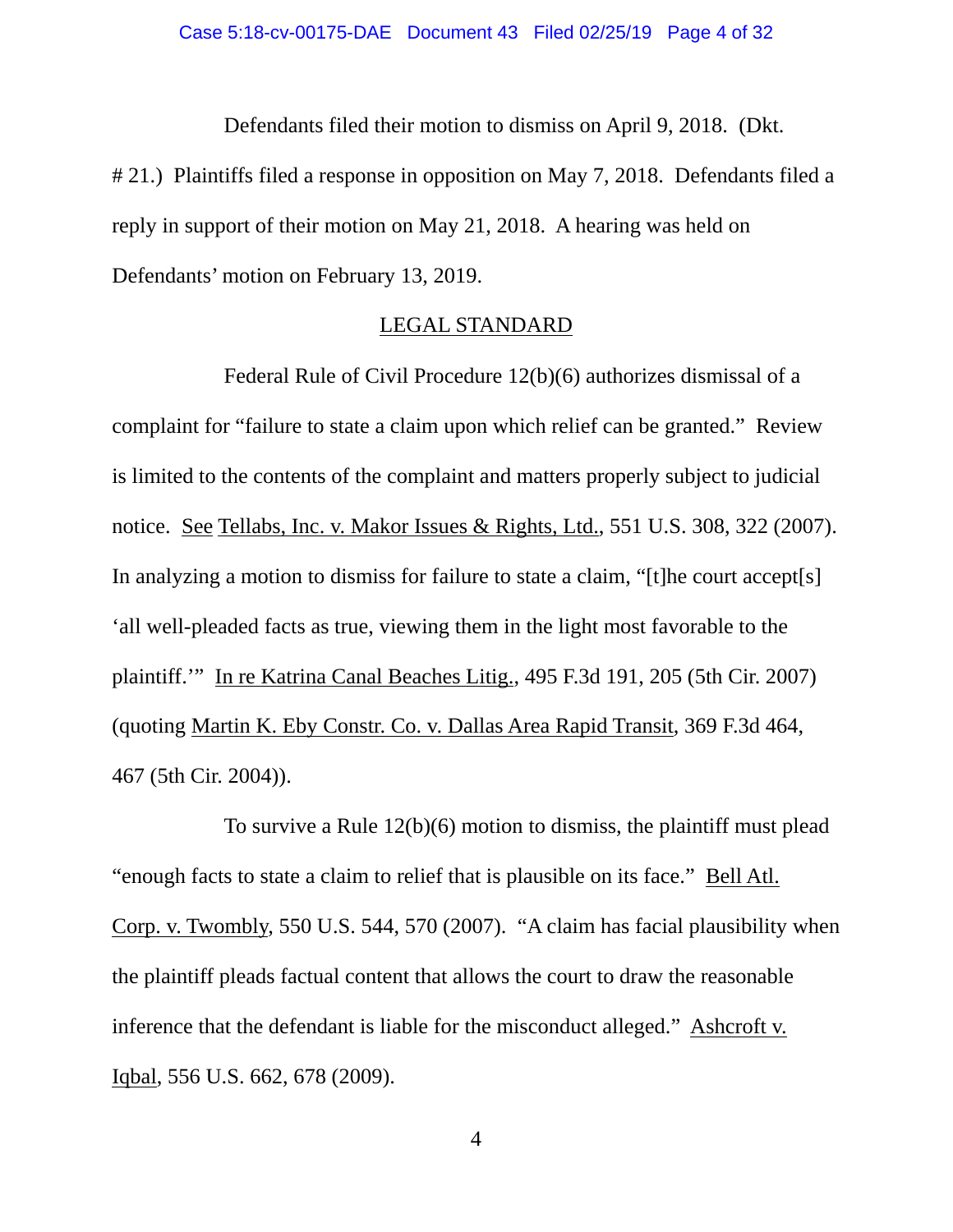## **DISCUSSION**

 Article II, Section 1, Clause 2 of the United States Constitution vests plenary power in the state legislatures to determine and implement the manner by which a state chooses its Electoral College Electors. McPherson v. Blacker, 146 U.S. 1, 35 (1892). Thus, "[t]he individual citizen has no federal constitutional right to vote" for Presidential Electors, and the State legislature "may, if it so chooses, select the Electors itself." Bush v. Gore, 531 U.S. 98, 104 (2000). However, in spite of this plenary power in the State legislature, Article 2, Section 1 does not "give[] the States power to impose burdens on the right to vote, where such burdens are expressly prohibited in other constitutional provisions."<sup>2</sup> Williams v. Rhodes, 393 U.S. 23, 29 (1968). Once "the state legislature vests the right to vote for President in its people, the right to vote . . . is fundamental . . . ." Bush, 531 U.S. at 104.

<sup>&</sup>lt;sup>2</sup> In this respect, Plaintiffs' prudential arguments are entirely beside the point. That WTA systems may lead Presidential campaigns to focus on "battleground states" or facilitate outside interference in our elections (Dkt. # 1 at 3–4; Dkt # 27 at 8) are irrelevant to this Court's determination. Either a WTA system for choosing Presidential electors is permissible under the First and Fourteenth Amendments and the VRA, or it is not. If WTA systems are constitutional and not in violation of statute, their wisdom and necessity are to be left to the reasoned judgment of the legislatures of each of the Several States. And if WTA systems are unconstitutional or in violation of statute, it is impermissible, no matter how wise or providential.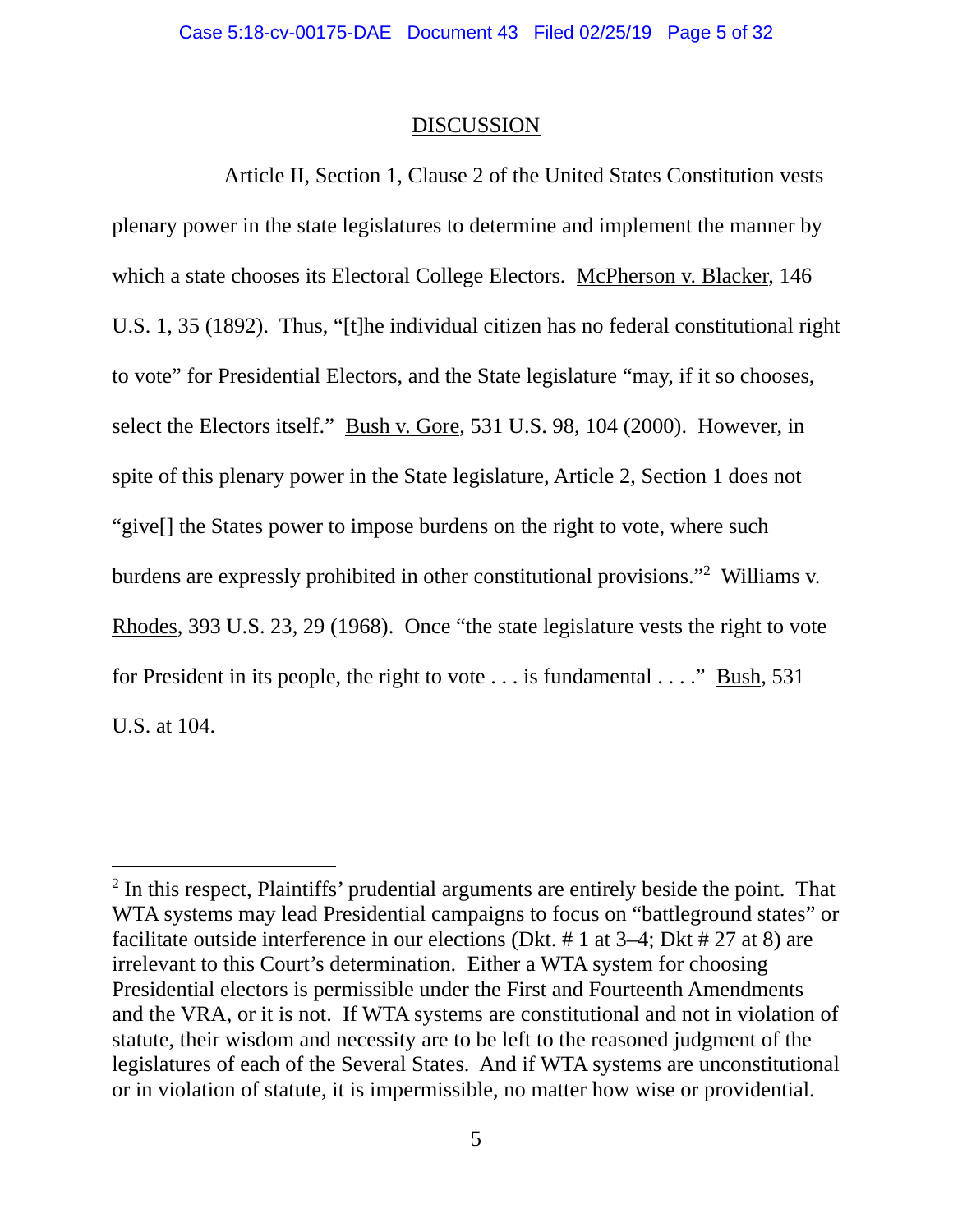### Case 5:18-cv-00175-DAE Document 43 Filed 02/25/19 Page 6 of 32

 Against this backdrop, Plaintiffs challenge the State of Texas' decision to have all of its State's Electors chosen by the political party whose candidate receives the greatest number of votes as being in violation of the First and Fourteenth Amendments, and Section 2 of the VRA. In response, Defendants argue their motion to dismiss should be granted on one or both of two bases: (1) Plaintiffs' claims are precluded by binding precedent; and even if not (2) they are entitled to dismissal on the merits of each of Plaintiffs' claims for failure to state a claim upon which relief can be granted.

# I. Settled Precedent and "One Person, One Vote" – Fourteenth Amendment Equal Protection

 Defendants begin by pointing to several prior decisions of the Supreme Court and the Fifth Circuit that they argue preclude all of Plaintiffs' claims as a matter of settled law. McPherson v. Blacker upheld a district-based mechanism<sup>3</sup> for electing presidential Electors as against challenges that it violated Article 2, Section 1, Clause 2 of the United States Constitution as well as the Equal Protection Clause of the Fourteenth Amendment. 146 U.S. at 3, 24, 42. However, McPherson is not controlling. McPherson dealt with the question of the

<sup>&</sup>lt;sup>3</sup> Under the Michigan system at issue in McPherson, each congressional district chose one elector, corresponding to the electors Michigan was entitled to through its congressional representatives for those districts, and each half of the state selected an "at large" elector, corresponding to the electors Michigan was entitled to through its two senators. Id. at 24.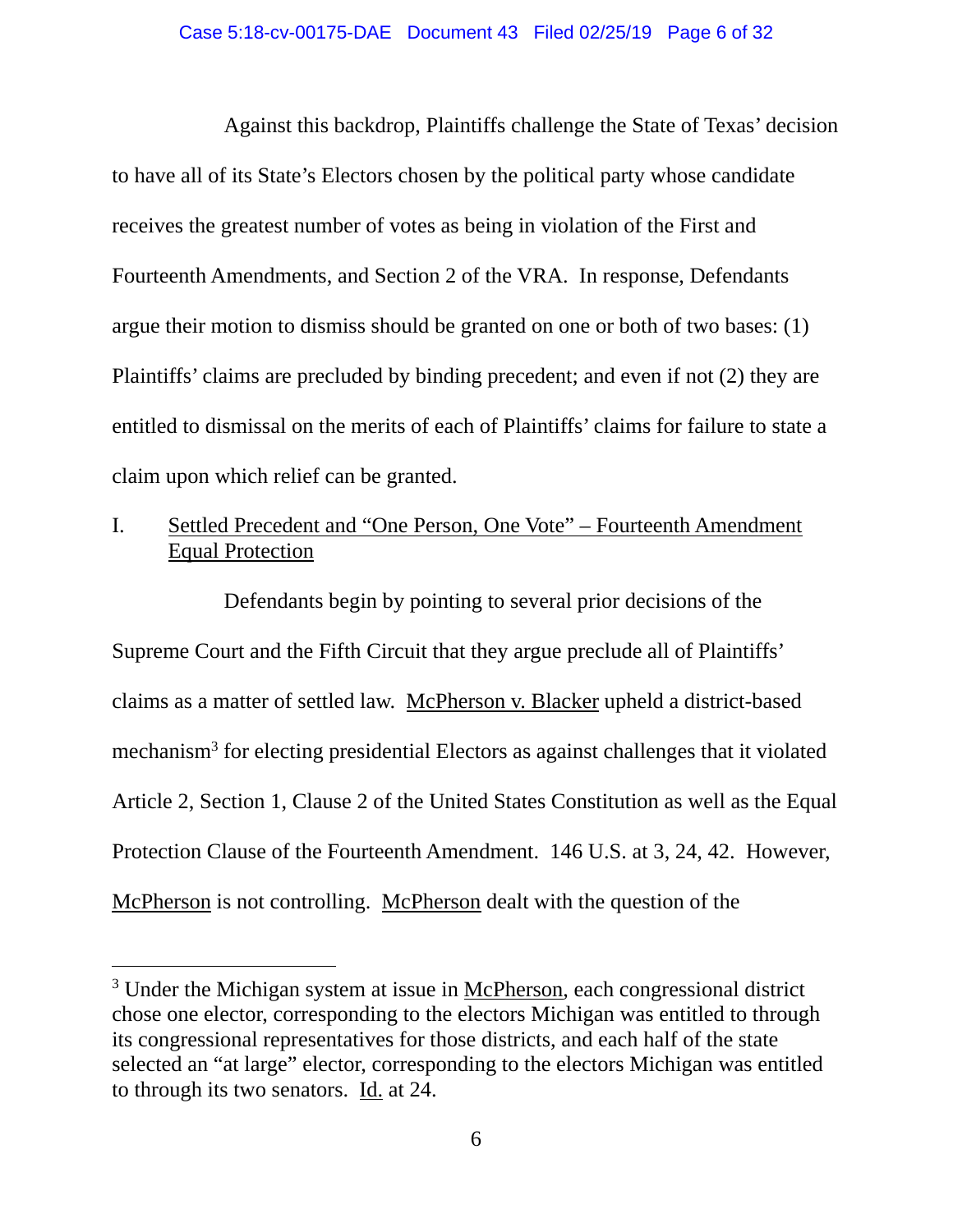#### Case 5:18-cv-00175-DAE Document 43 Filed 02/25/19 Page 7 of 32

constitutionality of a district-based system; it did not address the question of WTA, beyond pointing out as a matter of historical practice that many States up to that point had implemented such a system. See id. at 29–33.

 Defendants rely on language from McPherson that "if [Electors] are elected in districts where each citizen has an equal right to vote, the same as any other citizen has, no discrimination is made." Id. at 40. However, this holding predates by more than seventy years the revolution in the Supreme Court's thinking on the issue of voter equality that occurred in the 1960s and early 1970s and the establishment of the "one person, one vote" principle. See, e.g., Gray v. Sanders, 372 U.S. 368, 381 (1963) ("The conception of political equality from the Declaration of Independence, to Lincoln's Gettysburg Address, to the Fifteenth, Seventeenth, and Nineteenth Amendments can mean only one thing—one person, one vote."); Baker v. Carr, 369 U.S. 186, 209–10 (1962) (finding malapportionment claims under the Fourteenth Amendment justiciable).

 The principle that where each citizen has an equal right to vote, no discrimination is made has undoubtedly survived. But what is required before it can be said that a citizen's right to vote is in fact equal has undoubtedly evolved from the time McPherson was handed down. See, e.g., Reynolds v. Sims, 377 U.S. 533, 562–64 (1964) (requiring state legislative districts be roughly proportional); Wesberry v. Sanders, 376 U.S. 1, 7–9 (1964) (requiring the same of federal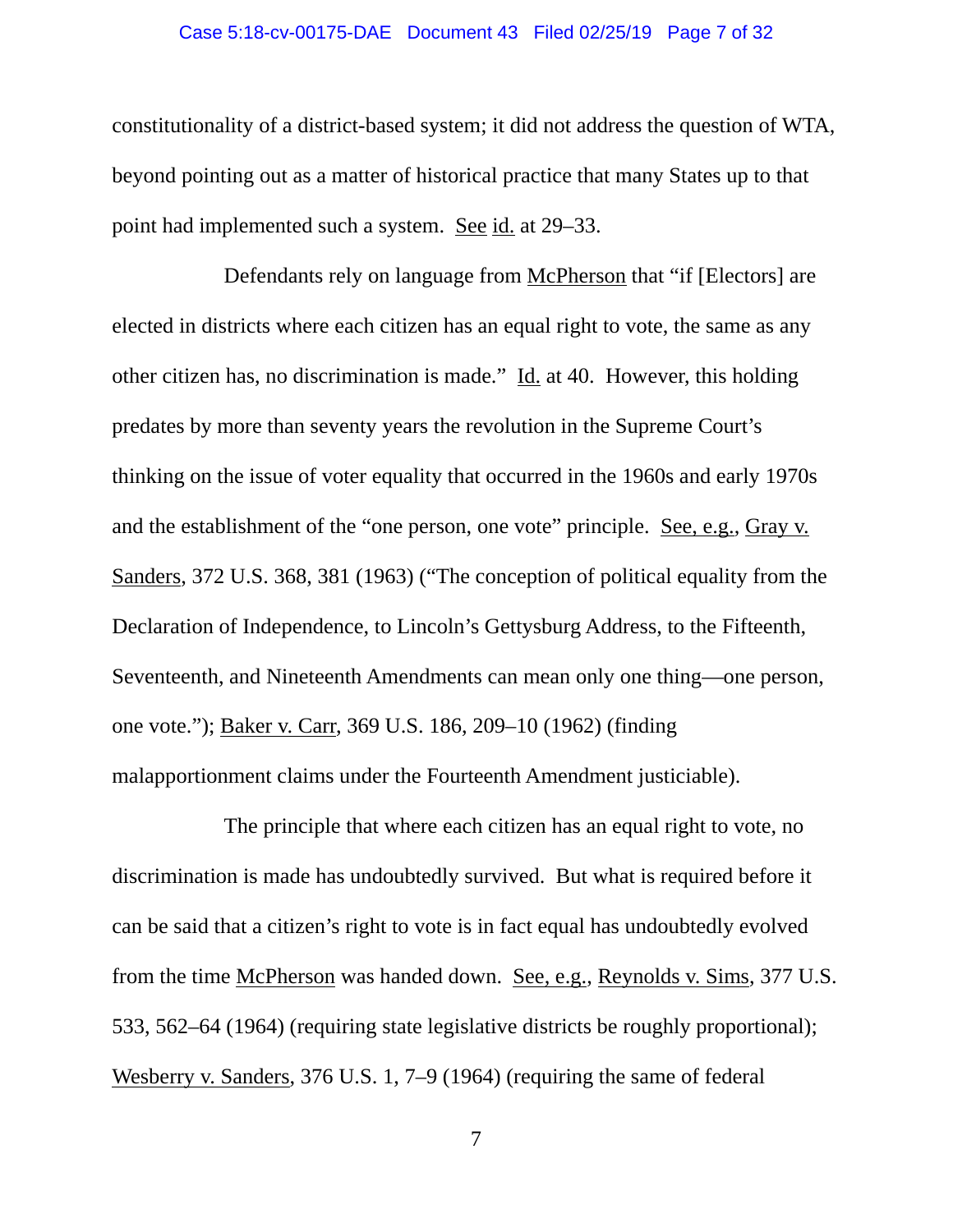#### Case 5:18-cv-00175-DAE Document 43 Filed 02/25/19 Page 8 of 32

Congressional districts). The entire question posed by this case is whether the Texas WTA system renders the votes of some of its citizens unequal to the votes of others of its citizens. Thus, that the Supreme Court found a different system, against a different doctrinal backdrop, preserved and respected the equal right to vote does not dictate that the presently challenged system also does so.

 The other cases urged by Defendants—Hitson v. Baggett, 446 F. Supp. 674 (M.D. Ala. 1978), summarily aff'd, 580 F.2d 1051 (5th Cir. 1978) and Williams v. Va. State Bd. of Elections, 288 F. Supp. 622, 626 (E.D. Va. 1968), summarily aff'd, 393 U.S. 320 (1969)—however, do control the outcome of this case, at least in part. Unlike McPherson, Hitson directly addressed a statewide WTA system for selecting Presidential Electors, essentially analogous to the present Texas system. Hitson, 446 F. Supp. at 675. In relevant part, the Plaintiffs in Hitson contended that Alabama's state-wide WTA electoral scheme discriminated against minority voters because "if Alabama's presidential Electors were selected on a district basis, minority voters . . . could control the selection of at least one or more of the state's Electors." Id. at 676. Yet as the Hitson Court concluded, "that Alabama has not chosen to [structure its electoral scheme so that minority voters had the power to control the selection of at least one presidential elector] does not violate plaintiffs' rights" because "[n]o minority group has a right under the Constitution to insist that state electoral systems be designed, where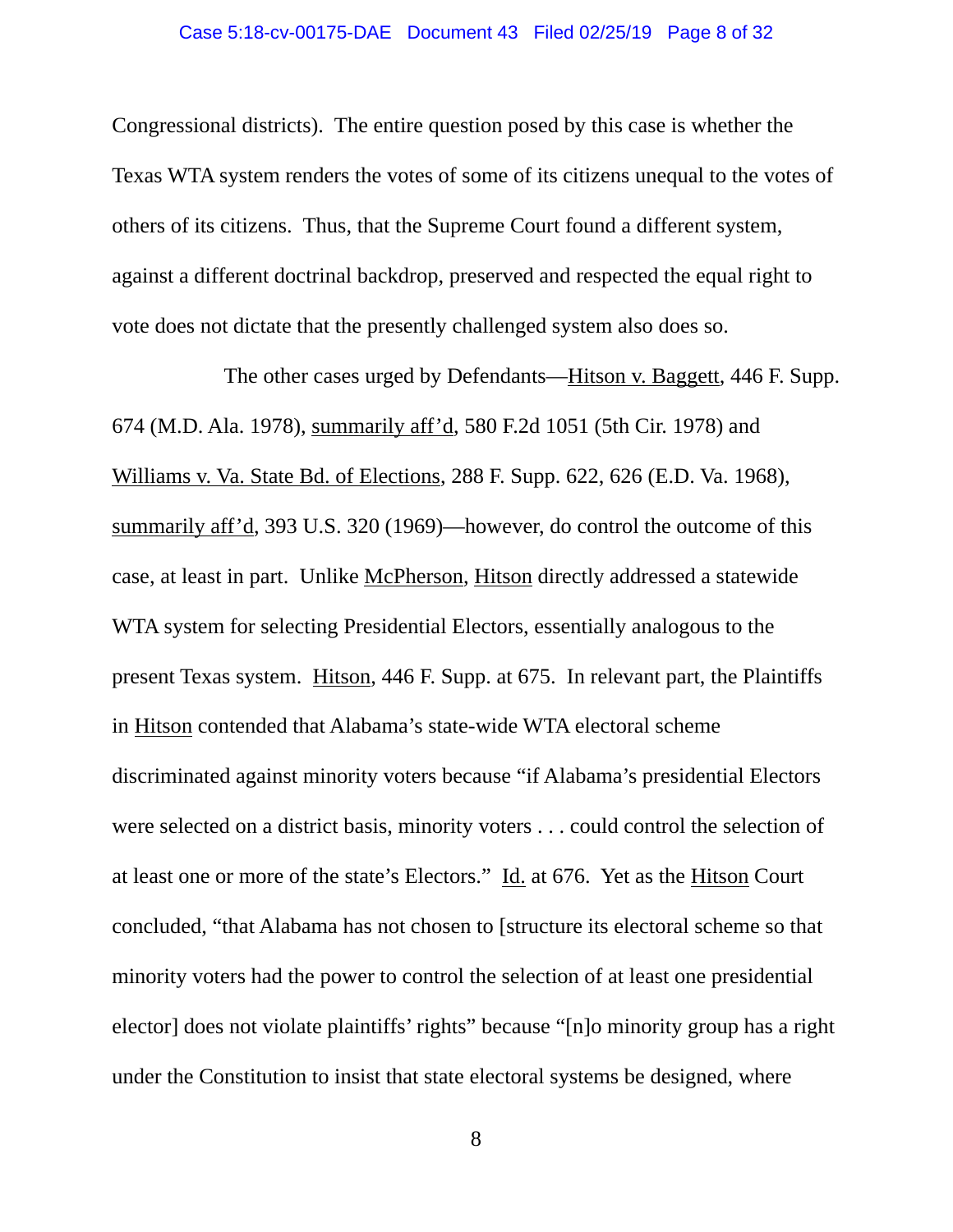### Case 5:18-cv-00175-DAE Document 43 Filed 02/25/19 Page 9 of 32

possible, to give its members electoral control over the selection of persons for particular political offices." Id. (citing cases).

 Plaintiffs argue Hitson is distinguishable because in Hitson there was "no contention that Alabama's electoral scheme for the selection of presidential Electors" operates "to minimize or cancel out the voting strength of [minority voters]." Id. (citing cases). Plaintiffs here assert that in contrast they have alleged such facts. (See Dkt. # 27 at 26 n.9.) Plaintiffs are correct that they have alleged facts indicating their votes are being minimized or cancelled out. (See, e.g., Dkt. # 1 at 2–3, 13–14.) But the premise underlying that assertion is that their votes are being minimized or cancelled, or otherwise not treated equally, because they "have not had a single elector slated for their preferred candidate in the last four decades" and are unable "to have Electors for their preferred candidate in *each* presidential election." (Dkt. # 1 at 6, 7.) These allegations fail to state an Equal Protection claim because, as stated in Hitson and affirmed by the Fifth Circuit, "[n]o minority group has a right under the Constitution to insist that state electoral systems be designed, where possible, to give its members electoral control over the selection of persons for particular political offices."4 446 F. Supp. at 676. That Texas'

<sup>4</sup> Plaintiffs' proposed remedy of proportional selection of electors is also problematic. City of Mobile v. Bolden, 446 U.S. 55, 79 (1980), superseded by statute on other grounds as stated by Thornburg v. Gingles, 478 U.S. 30 (1986)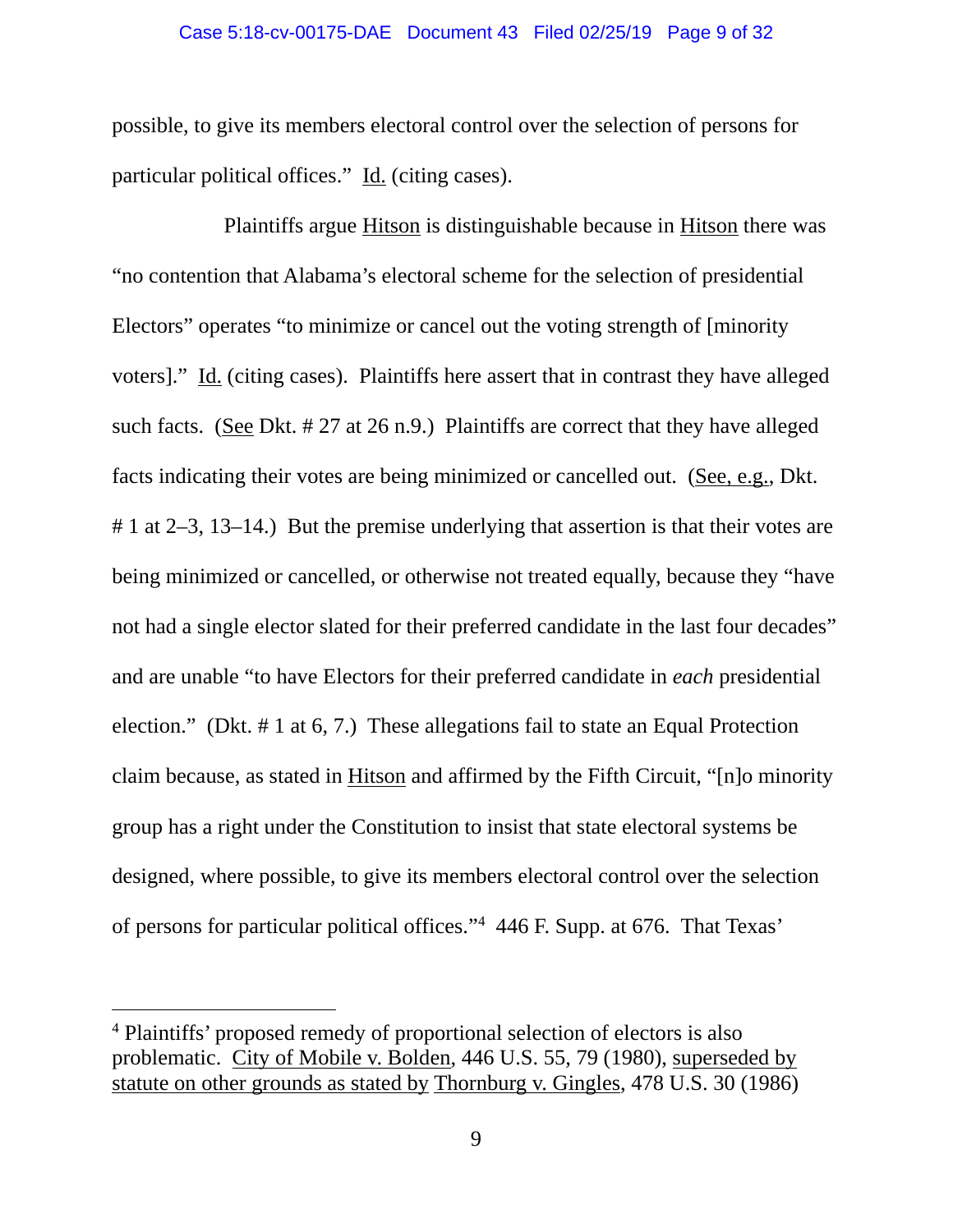### Case 5:18-cv-00175-DAE Document 43 Filed 02/25/19 Page 10 of 32

chosen structure for selecting Electors does not give minority voters the power to control the selection of any presidential Electors does not violate Plaintiffs' right to Equal Protection. Id.

 And even if Hitson were distinguishable for the reasons Plaintiffs assert, the decision in Williams operates to the same effect. In Williams, a three-judge district court panel rejected a challenge to Virginia's WTA system for choosing Electors.<sup>5</sup> 288 F. Supp. at 629. As relevant to this case, the plaintiffs in Williams—like the Plaintiffs here—argued the WTA system violated the "one person, one vote" principle of the Fourteenth Amendment's Equal Protection Clause. Id. at 624. As do the instant Plaintiffs, the Williams plaintiffs relied principally on Gray v. Sanders, the case first announcing the principal. 288 F. Supp. at 626. The Court in Williams rejected the plaintiffs' contentions, finding "in our judgement the [WTA method] does not come within the brand of these decisions." Id. (referring to Gray v. Sanders; Reynolds v. Sims; and Wesberry v.

<sup>(&</sup>quot;[T]he [Supreme] Court has sternly set its face against the claim, however phrased, that the Constitution somehow guarantees proportional representation.").

<sup>&</sup>lt;sup>5</sup> The panel's decision was summarily affirmed by the Supreme Court. 393 U.S. 320 (1969).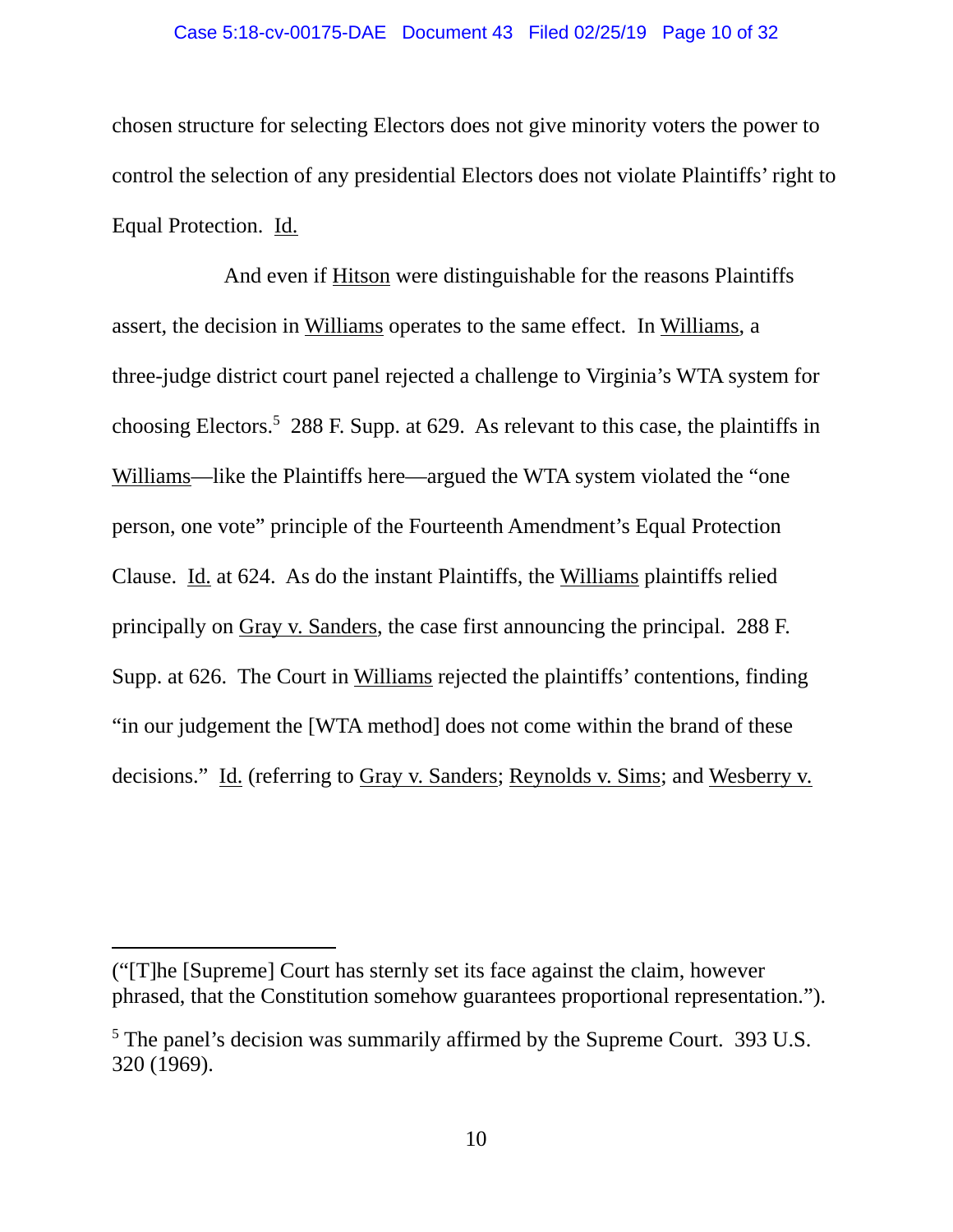Sanders<sup>6</sup>). Further, there was "nothing in the [WTA] rule offensive to the

Constitution." Id. at 627.

After discussing the policy arguments against a WTA system, the

Williams Court further explained:

Notwithstanding, it is difficult to equate the deprivations imposed by the [WTA] rule with the denial of privileges outlawed by the oneperson, one-vote doctrine or banned by Constitutional mandates of protection. In the selection of Electors the rule does not in any way denigrate the power of one citizen's ballot and heighten the influence of another's vote. Admittedly, once the electoral slate is chosen, it speaks only for the element with the largest number of votes. This in a sense is discrimination against the minority voters, but in a democratic society the majority must rule, unless the discrimination is invidious. No such evil has been made manifest here. Every citizen is offered equal suffrage and no deprivation of the franchise is suffered by anyone.

288 F. Supp. at 627.

 $\overline{a}$ 

Although summary affirmances by the Supreme Court should not be

read too broadly and do not necessarily endorse the reasoning of the lower court,

"[t]hey do prevent lower courts from coming to opposite conclusions on the

precise issues presented and necessarily decided by those actions." Mandel v.

Bradley, 432 U.S. 173, 176 (1977).

<sup>&</sup>lt;sup>6</sup> Wesberry also expressly stated that the one person, one vote rule is "followed" automatically, of course, when [Congressional] Representatives are chosen as a group on a statewide basis." 376 U.S. at 7–8.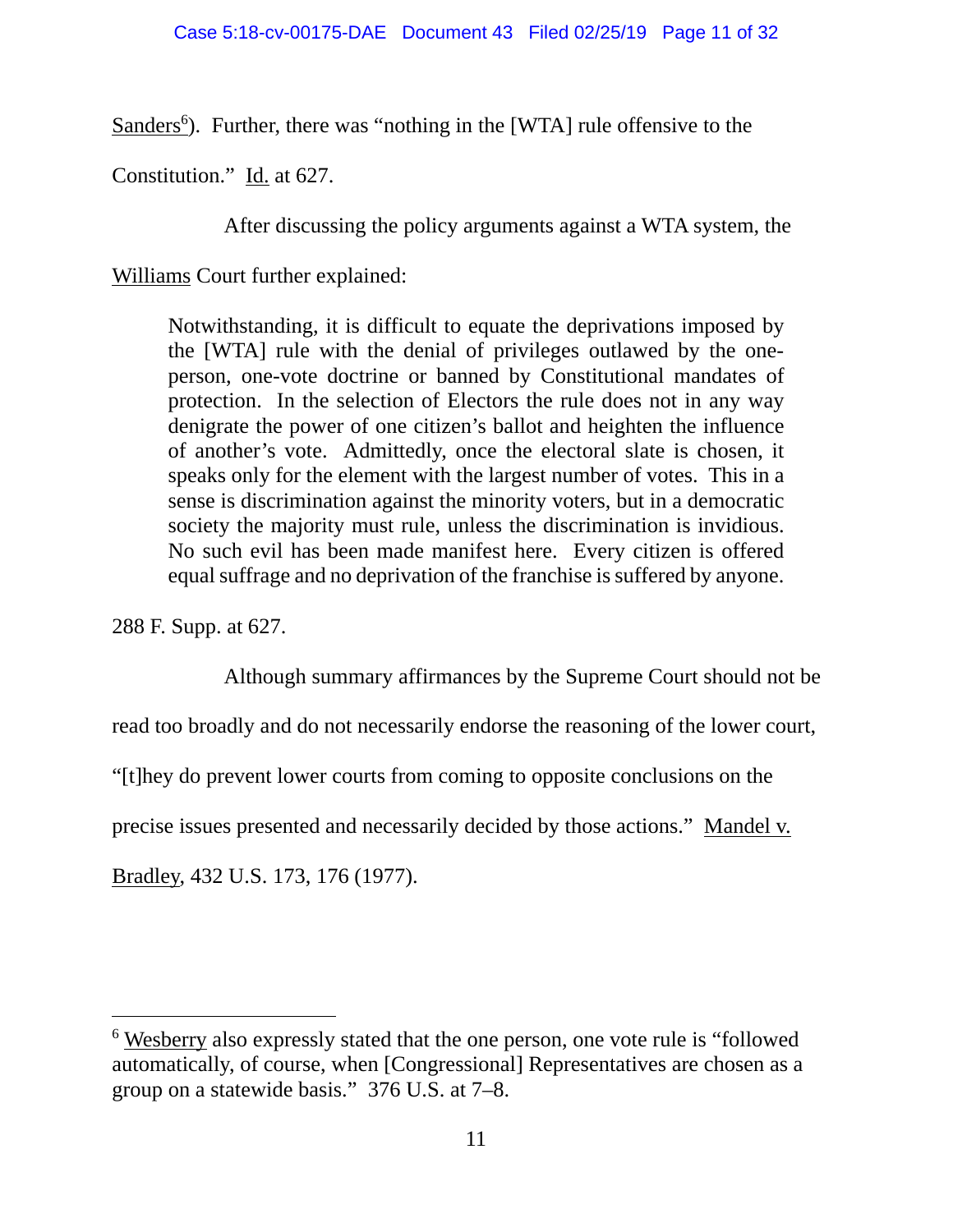Plaintiffs first argue that Williams is not controlling because in Williams "voters cast their vote for Electors as candidates listed on the ballot[.]" whereas under the Texas system voters cast their vote directly for the presidential candidate. (See Dkt. # 27 at 27; see also Tex. Elec. Code § 192.034(b).) But as Defendants point out, under the Virginia system at issue in Williams—and just like the current Texas system—voters voted for one or the other political party, for that party's nominees for President and Vice-President, which constituted a block vote for all the Electors slated by that party. (Dkt. # 29 at 3; see also Dkt. # 27-1, Ex. A.) No vote could be cast for Electors individually, nor could any votes be cast separately from the other Electors. (Id.) Voters in Virginia voted for a collective full slate of Electors, just as they do now in Texas through voting expressly for a Presidential candidate. (Id.) Thus the mere naming of the Electors does not present a meaningful factual distinction between Williams and the instant case.

 Plaintiffs also argue that Williams does not "address Plaintiffs' primary constitutional claim: that a state may not discard votes for the president through the WTA method of allocating Electors in the same manner that, in Gray, votes were discarded at an intermediate step in a two-step election." (Dkt. # 27 at 27.) But the court in Williams specifically confronted a Gray based argument and concluded Virginia's WTA system—functionally identical to Texas'—"does not come within the brand of [that] decision[]." 288 F, Supp. at 626.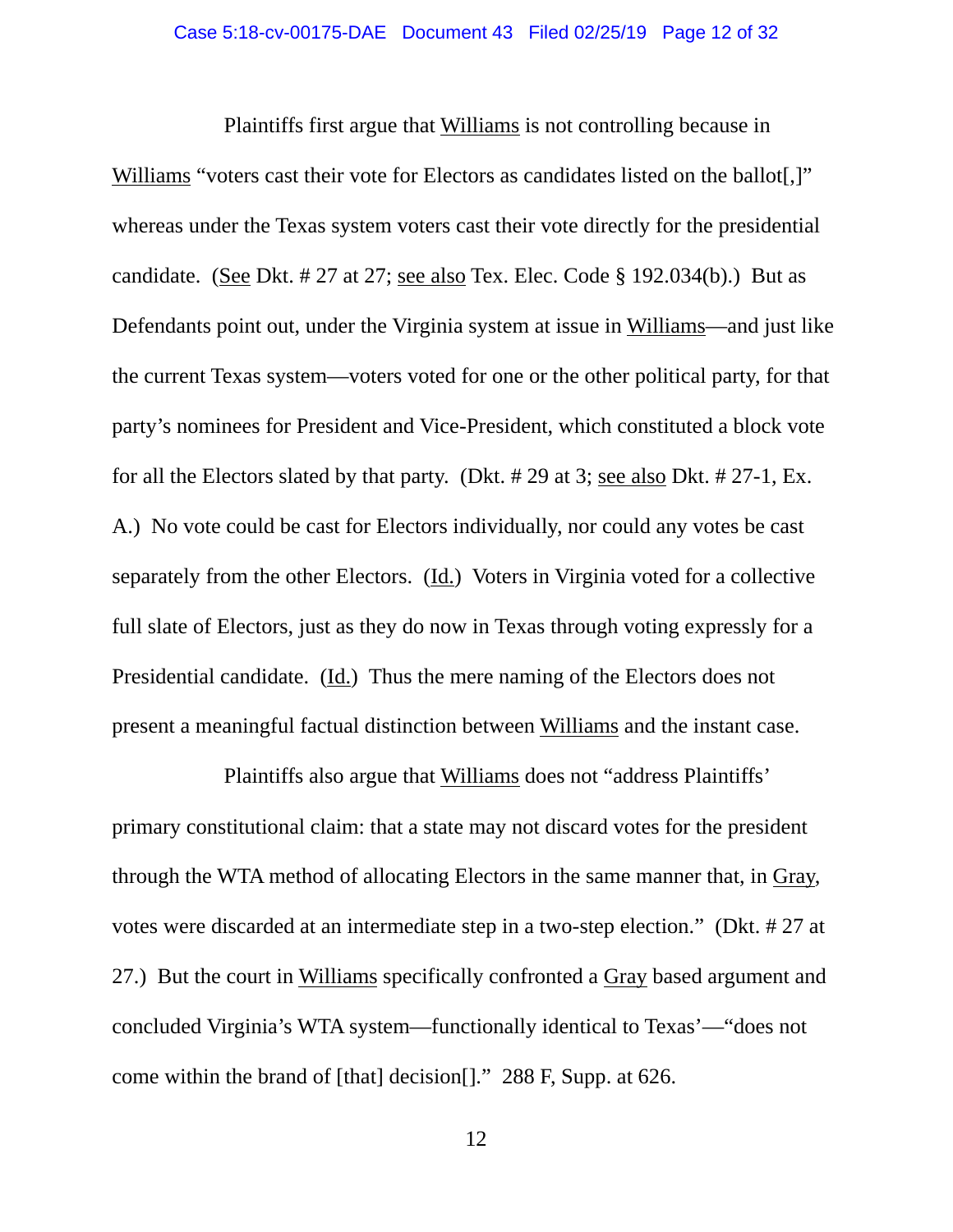Next, Plaintiffs argue White v. Regester's striking down of a Texas county's use of multi-member at-large elections "fundamentally shifted the legal landscape." (Dkt. # 27 at 28 (citing 412 U.S 755, 768 (1973).) In White, the Supreme Court found two specific multimember districts were unconstitutional as an intentional attempt to "invidiously . . . cancel out or minimize the voting strength of racial groups" in light of Texas' history of discrimination against African–American and Mexican–American citizens. 412 U.S. at 765–70. Importantly, the White court carefully limited its holding, emphasizing that "multimember districts are not per se unconstitutional." Id. at 765. Even if the Court were to agree with Plaintiffs' analogy of WTA as creating one large, state-wide multimember district, White does not mandate the invalidation of all multimember districts. Instead, White recognizes "claims that multimember districts are being used invidiously to cancel out or minimize the voting strength of racial groups." Id. White's holding is thus consistent with Williams' conclusion that WTA elector selection is permissible because "in a democratic society the majority must rule, unless the discrimination is invidious." 288 F. Supp. at 627.

 While the Court is cognizant of the troublesome history of electoral discrimination in the state of Texas, as described in White and elsewhere, Plaintiffs allege no facts suggesting the WTA system was specifically adopted to cancel out the voting strength of any particular group. Long before the specter of invidious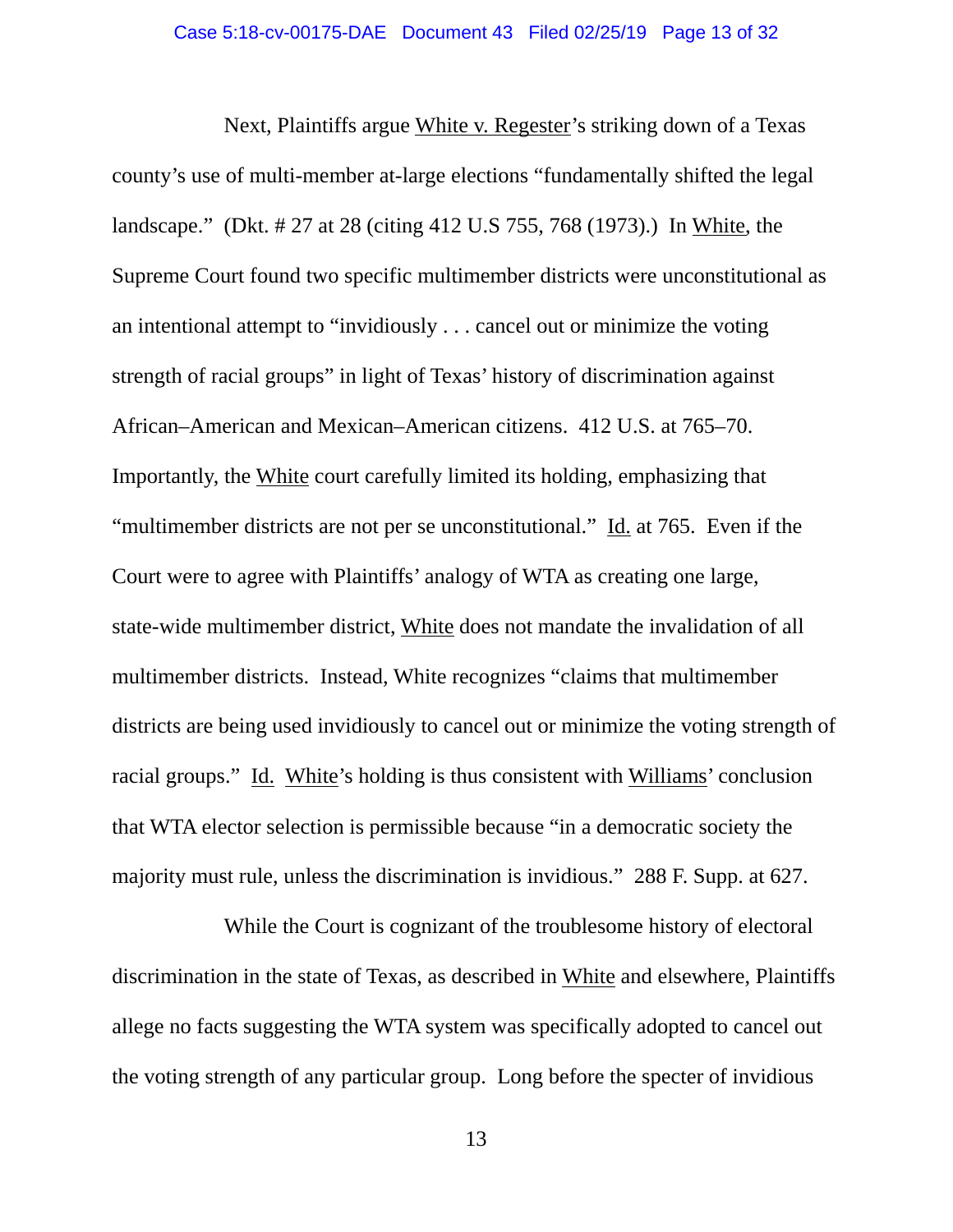electoral discrimination reared its head, WTA was the dominant form of choosing Electors for President. See McPherson, 146 U.S. at 32 ("After 1832 Electors were chosen by [WTA] in all the states except South Carolina . . . ."). Texas itself has used WTA since 1848, its first presidential election after joining the Union. See Act approved March 15, 2848, 2d Leg., ch. 94, § 2, reprinted in 3 H.P.N. Gammel, The Laws of the Texas, 1822 –1897, at 104–06; see also McPherson, 146 U.S. at 32. And WTA remains the dominant form of choosing Electors, utilized in 48 States and the District of Columbia, including many States that lack the history of discrimination that plagues Texas.

 Moreover, the WTA system has a readily discernable non-invidious purpose. WTA protects a state against the use of WTA by other States. When a State slates its Electors in a way that permits divided representation, if other States use a WTA method, their consolidated block of Electors carries more weight in the electoral college.<sup>7</sup> See Williams, 288 F. Supp. at 626 (pointing out that this justification was relied on by Thomas Jefferson in advising Virginia to implement a WTA system, despite his own preference for a district-based system).

 Finally, Plaintiffs argue Bush v. Gore, 531 U.S. 98 (2000), dispensed with the need for a showing of invidiousness that was applied by the Williams

<sup>&</sup>lt;sup>7</sup> In this way, Texas' WTA system is also not in violation of the Fourteenth Amendment under Bush as arbitrary. See 531 U.S. at 104–05.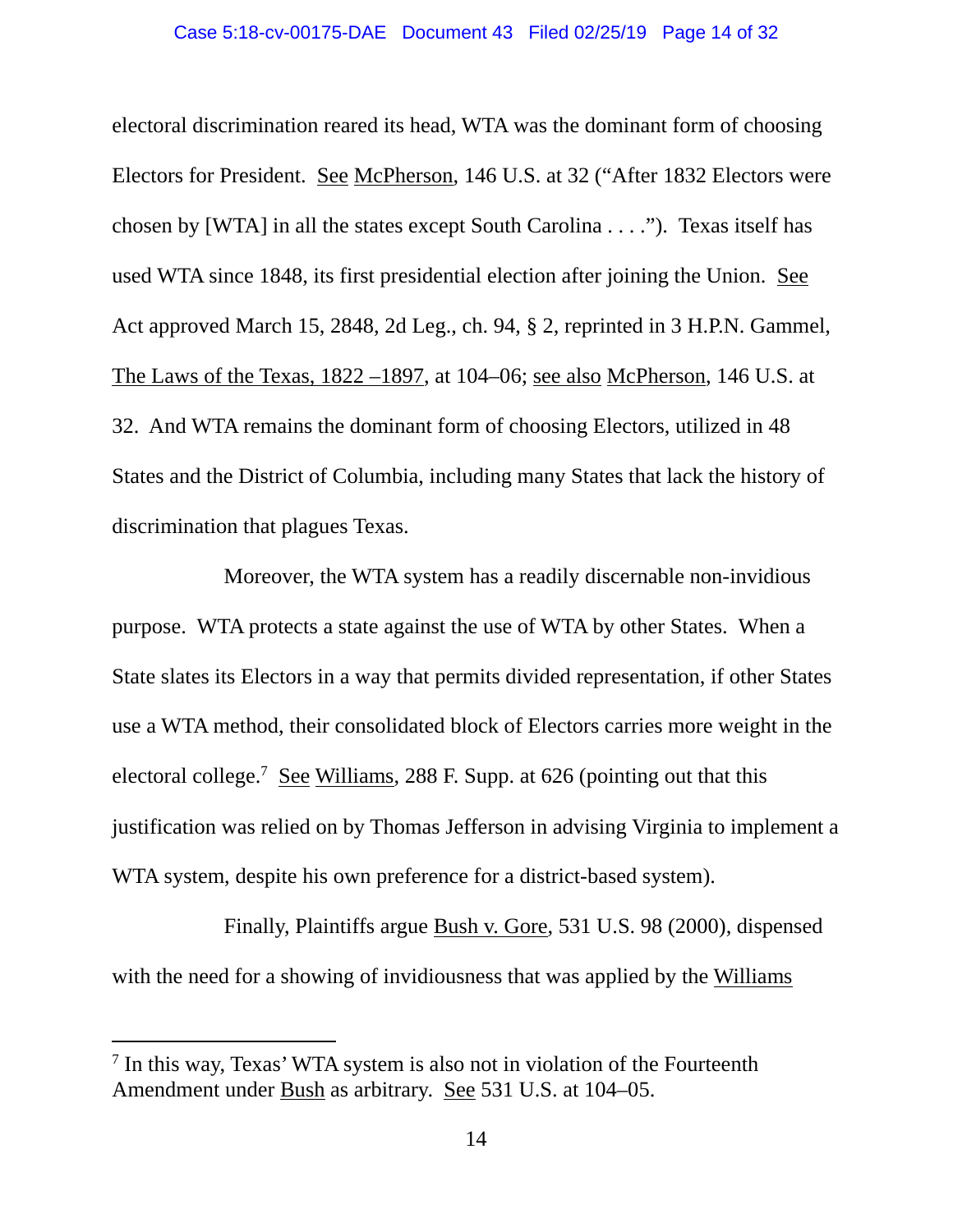court. (Dkt. # 27 at 29). The Supreme Court in Bush held that "[h]aving once granted the right to vote on equal terms, the State may not, by later arbitrary and disparate treatment, value one person's vote over that of another." 531 U.S. at 104–05. Plaintiffs thus suggest that before Bush, a "one person, one vote" claim required proof of invidiousness, but that after Bush, a showing of arbitrary and disparate treatment is sufficient. (Dkt. # 27 at 29–30.)

 However, Bush's precedential value is unclear. Its primary opinion is expressly "limited to the present circumstances." 531 U.S. at 109. It is therefore unlikely the Supreme Court intended to overturn or undermine Williams, particularly so where Bush does not discuss Williams or address in any way the issues it decided. The Supreme Court "does not normally overturn, or . . . dramatically limit, earlier authority sub silentio." Shalala v. Ill. Council on Long Term Care, Inc., 529 U.S. 1, 18 (2000).

 Some pre-Bush cases do appear to indicate that an Equal Protection claim requires proving invidiousness. See, e.g., Dusch v. Davis, 387 U.S. 112, 116 (1967) ("[T]he constitutional test under the Equal Protection Clause is whether there is an 'invidious' discrimination.") But some post-Bush decisions do as well. See, e.g., Harris v. Ariz. Indep. Redistricting Comm'n, 136 S. Ct. 1301, 1307 (2017) ("[M]inor deviations from mathematical equality do not, by themselves,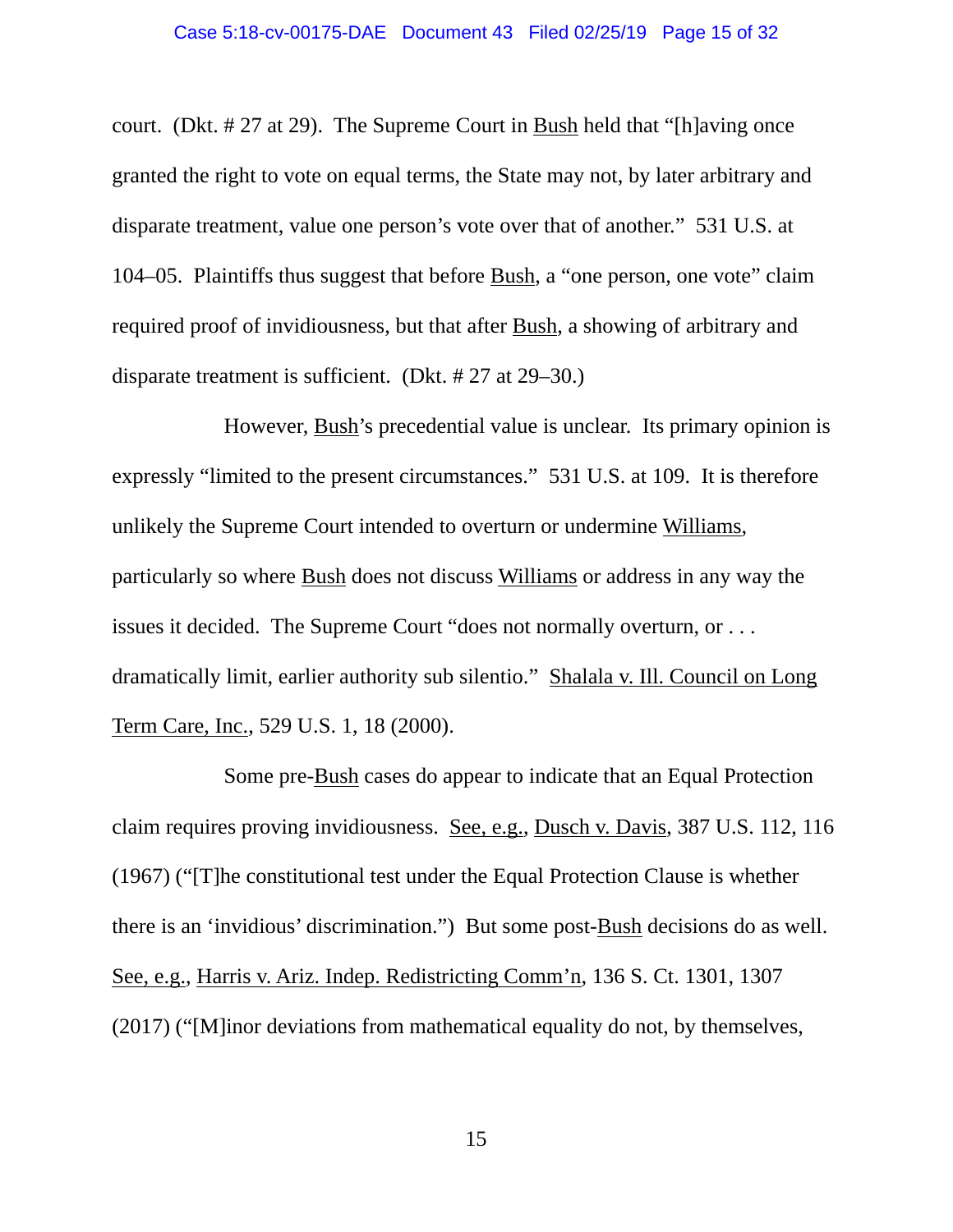make out a prima facia case of invidious discrimination under the Fourteenth Amendment . . . .") (citations and quotation marks omitted).

 Moreover, Plaintiffs' argument that Bush changed the legal landscape ignores that the Supreme Court had recognized prior to Williams that a "one person, one vote" claim could be based on either invidious discrimination or arbitrary and disparate treatment. See Roman v. Sincock, 377 U.S. 695, 710 (1964) (holding that "faithful adherence to a plan of population-based representation . . . free from any taint of *arbitrariness or discrimination*" satisfies the Equal Protection Clause) (emphasis added). The disjunctive language in Roman stipulating that a "one person, one vote" violation can be shown in the absence of invidious discrimination is consistent with the Supreme Court's holding in Bush and finds support elsewhere in Equal Protection jurisprudence. See, e.g., Hunter v. Hamilton Cty. Bd. of Elections, 635 F.3d 219, 234 & n.13 (6th Cir. 2011) (applying an "arbitrary and disparate" standard and noting that "a showing of intentional discrimination has not been required" in previous Supreme Court decisions); cf. Clements v. Fashing, 457 U.S. 957, 967 (1982) ("Classification is the essence of all legislation, and only those classifications which are invidious, arbitrary, or irrational offend the Equal Protection Clause of the Constitution.").

 The Supreme Court has also "admonished the lower federal courts to follow its directly applicable precedent, even if that precedent appears weakened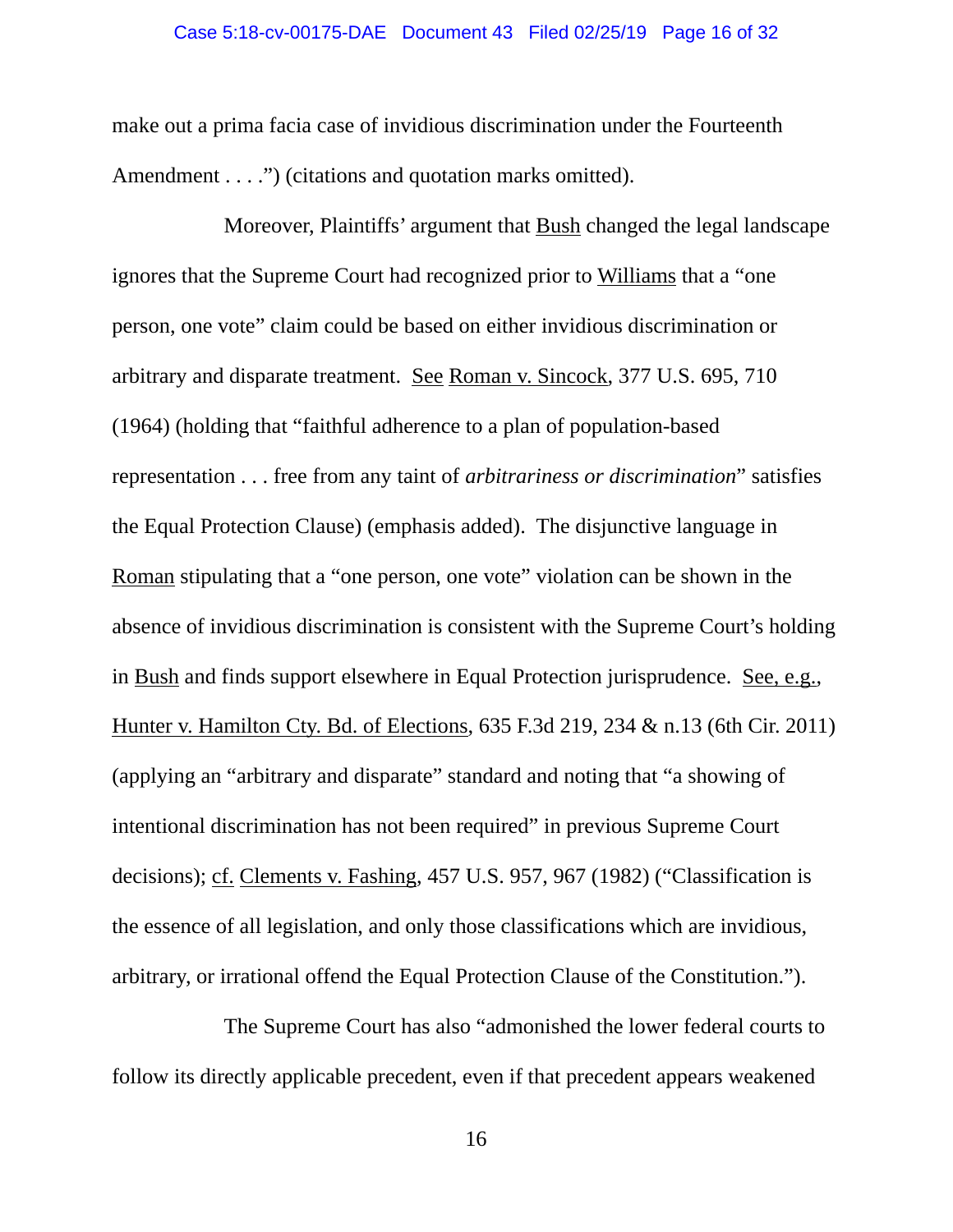### Case 5:18-cv-00175-DAE Document 43 Filed 02/25/19 Page 17 of 32

by pronouncements in its subsequent decisions, and to leave to the Court 'the prerogative of overruling its own decisions.'" Randell v. Johnson, 227 F.3d 300, 301 (5th Cir. 2000) (per curiam) (quoting Agostini v. Felton, 521 U.S. 203, 237  $(1997)$ ).

 For these reasons, the Court finds no material factual distinctions or intervening doctrinal shifts that militate the binding precedential nature of Hitson or Williams. These decisions therefore require that Plaintiff's Equal Protection claim be **DISMISSED**. 8

 Nevertheless, Hitson and Williams only addressed challenges to WTA systems for choosing presidential Electors under the Fourteenth Amendment's Equal Protection guarantee and the "one person, one vote" principle. See Williams, 288 F. Supp. at 626; Hitson, 446 F. Supp at 676. Summary affirmances only "prevent lower courts from coming to opposite conclusions on the precise issues presented and necessarily decided by those actions." Mandel, 432 U.S. at 176 (1977). As Hitson and Williams did not address challenges brought under the First Amendment's guarantee of freedom of association or Section 2 of the VRA,

<sup>&</sup>lt;sup>8</sup> Even if this Court were not bound by the decisions in **Hitson** and Williams, Plaintiffs' Equal Protection claim would still fail for reasons substantially identical to those expressed in those cases.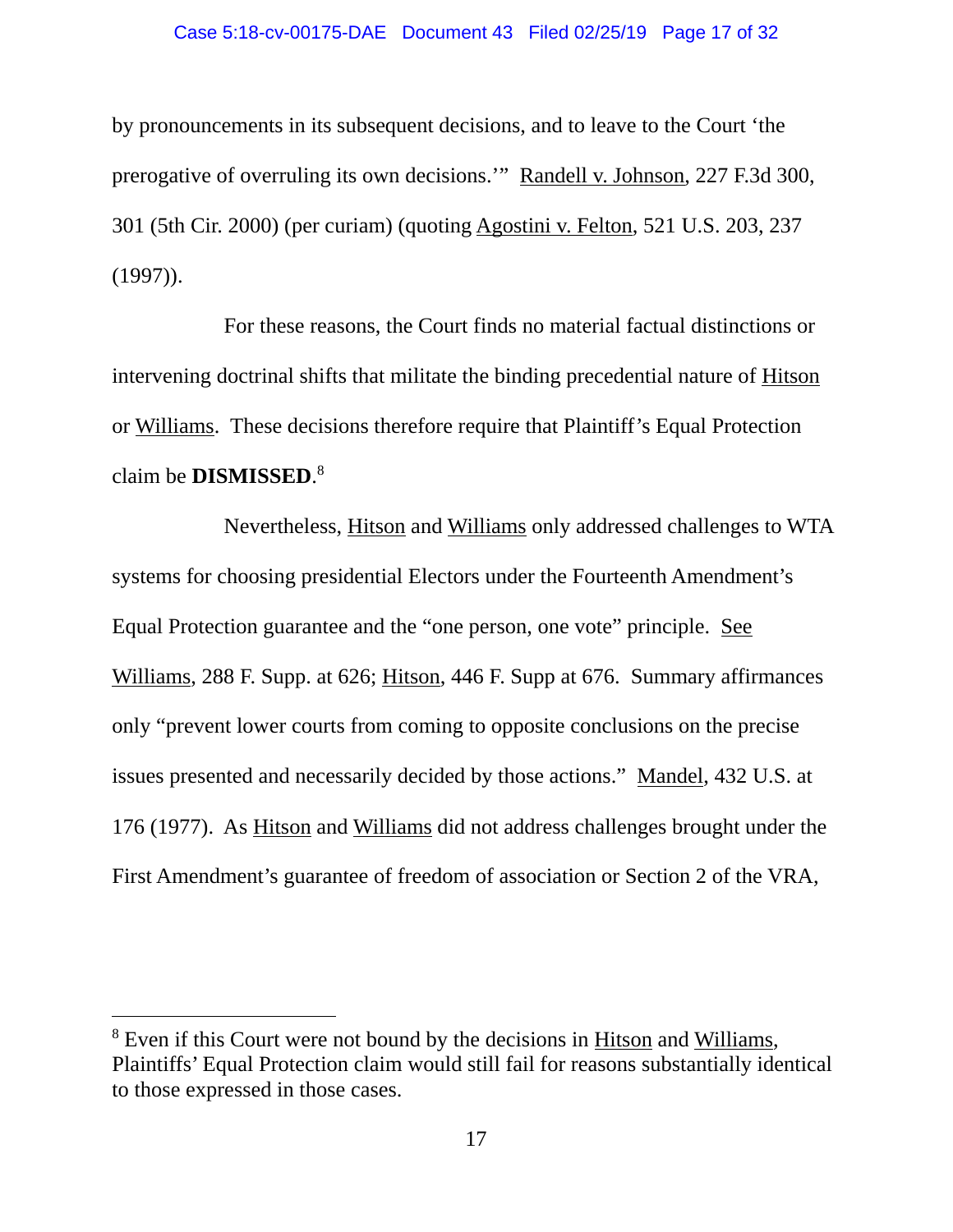### Case 5:18-cv-00175-DAE Document 43 Filed 02/25/19 Page 18 of 32

those cases do not dictate this Court's conclusion on those issues. Thus, the Court must now turn to the substance of those claims.

## II. Freedom of Association – First and Fourteenth Amendments

 "It is beyond debate that freedom to engage in association for the advancement of beliefs and ideas is an inseparable aspect of the 'liberty' assured by the Due Process Clause of the Fourteenth Amendment, which embraces [the First Amendment]." NAACP v. Alabama, 357 U.S. 449, 460 (1958). But although the "rights of voters are fundamental, not all restrictions imposed by the States . . . impose constitutionally-suspect burdens on voter's rights to associate or to choose among candidates." Anderson v. Celebrezze, 460 U.S. 780, 788 (1983). To resolve challenges to specific provisions of a State's election laws, a court:

must first consider the character and magnitude of the asserted injury to the rights protected by the First and Fourteenth Amendments that the plaintiff seeks to vindicate. It then must identify and evaluate the precise interests put forward by the State as justifications for the burden imposed by its rule. In passing judgment, the Court must not only determine the legitimacy and strength of each of those interests; it also must consider the extent to which those interests make it necessary to burden the plaintiff's rights. Only after weighing all these factors is the reviewing court in a position to decide whether the challenged provision is unconstitutional. The results of this evaluation will not be automatic; as [the Supreme Court has] recognized, there is no "substitute for the hard judgments that must be made."

Id. at 789 (quoting Storer v. Brown, 415 U.S. 724, 730 (1974)) (internal citations omitted).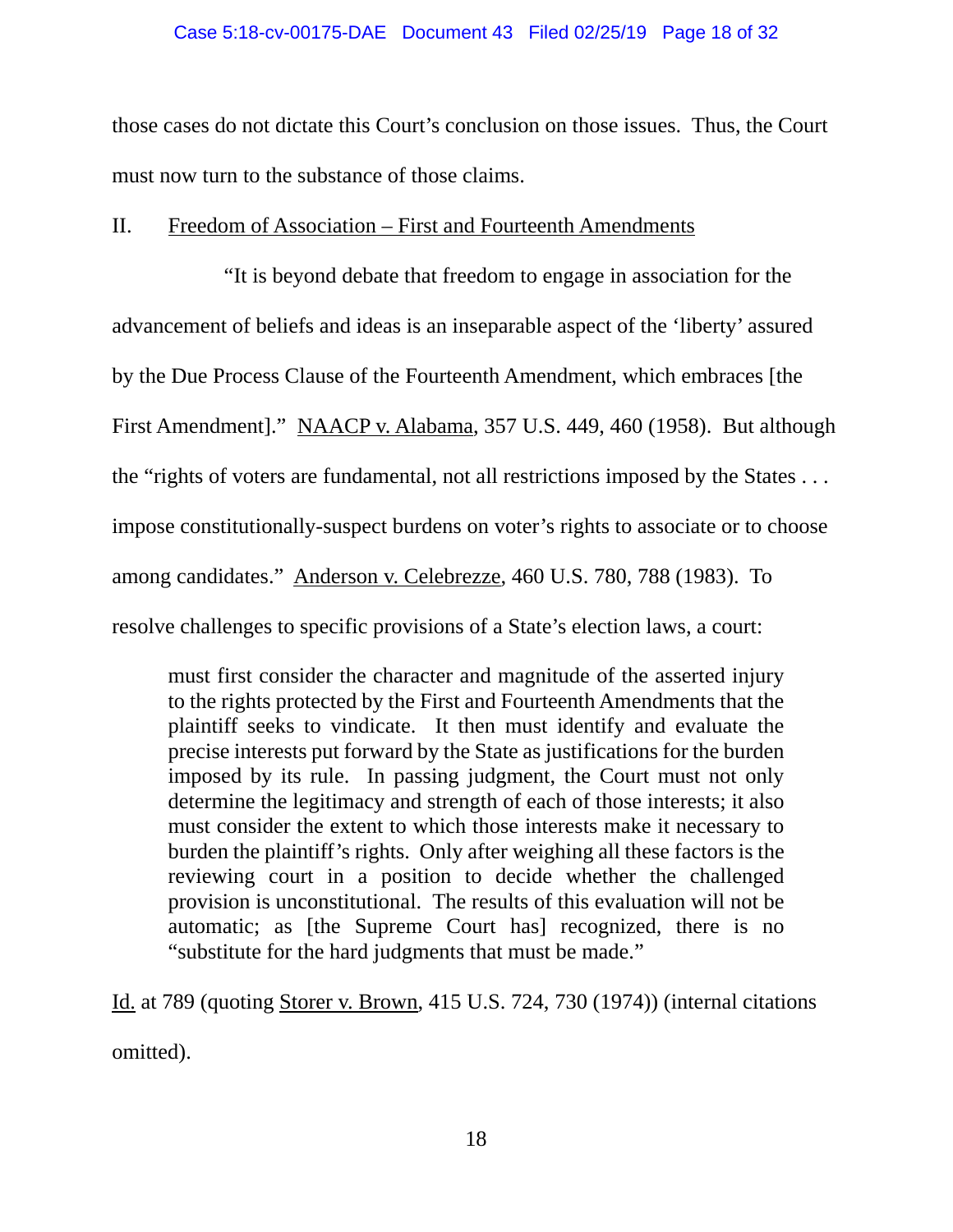### Case 5:18-cv-00175-DAE Document 43 Filed 02/25/19 Page 19 of 32

 Plaintiffs argue their association rights are burdened because Texas' WTA scheme: (1) discards or dilutes the votes of minority party members and magnifies the impact of majority party votes; (2) disincentivizes voters from joining or participating in minority parties and discourages voting by minority party members; and (3) eliminates all practical opportunities for non-dominant party voters in Texas to effectively voice their preference for President. (Dkt. # 1 at 3–4, 7, 13–14, 18; Dkt. # 27 at 31.)

 However, the Court concludes that these assertions do not state a cognizable burden on the Plaintiffs' First and Fourteenth Amendment associational rights. "[T]he function of the election process is 'to winnow out and finally reject all but the chosen candidates."<sup>9</sup> Burdick v. Takushi, 504 U.S. 428, 438 (1992) (quoting Storer, 415 U.S. at 735). "Attributing to elections a more generalized expressive function would undermine the ability of States to operate elections fairly and efficiently." Id.

 The instant case, and the alleged associational harms, are distinguishable from those cases relied on by Plaintiffs. This case does not concern

<sup>&</sup>lt;sup>9</sup> Although under the Electoral College system the vote can be conceptualized as one for individual electors, as even Plaintiffs recognize (see, e.g., Dkt. # 27 at 1, 14), the "preferred candidate" for whom citizens vote is not the electors, but the presidential nominee his or herself. The candidate "chosen" by the State of Texas is thus the Presidential candidate receiving the largest share of its citizens' votes.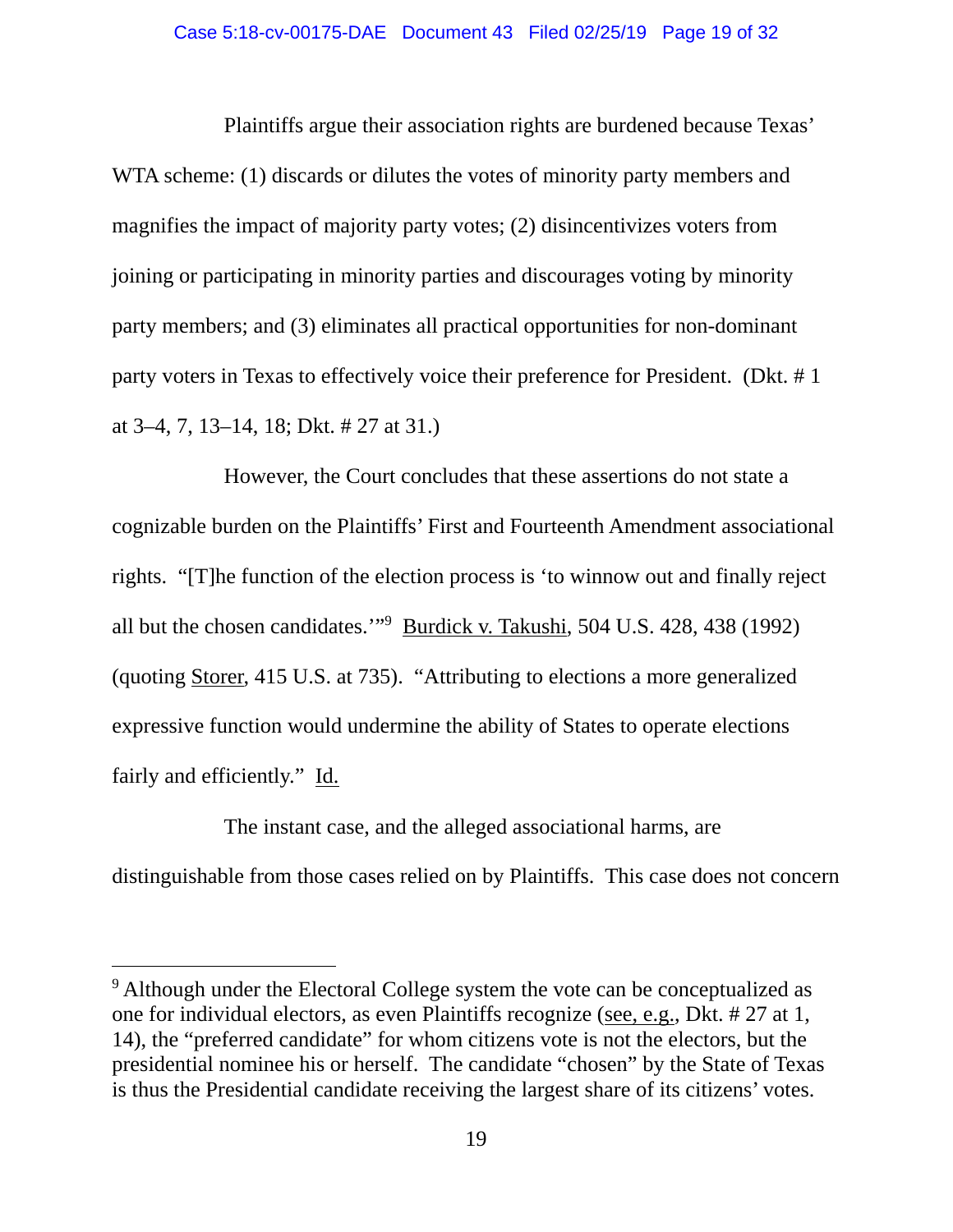an issue of ballot access. See, e.g., Anderson, 460 U.S. at 782; Rhodes, 393 U.S. at 24–26. The candidate Plaintiffs preferred to vote for—the Democratic candidate was indisputably included on the ballot. Nor does it concern a deprivation of the ability to cast a vote for the candidate of their choice, the "prime objective of most voters in associating themselves with a particular party" discussed in Kusper v. Pontike. 414 U.S. 51, 58 (1973). Each individual plaintiff indicated he or she was able to and did vote for the Democratic candidate in every presidential election in which he or she voted. (Dkt.  $# 1$  at 8–10.)

 This case also does not restrict a political party's "associational opportunities" in their party primary, the "crucial juncture at which the appeal to common principles may be translated into concerted action, and hence to political power in the community" discussed in Tashjian v. Republican Party of Connecticut. 479 U.S. 208, 883 (1986). The "crucial juncture" described in Tashjian is the ballot box, and Plaintiffs translated their common principles into concerted action at this crucial juncture by all voting for former Secretary of State Hillary Clinton and other Democratic Presidential candidates. Nor does it involve the Petition Clause that was at issue in Borough of Duryea v. Guarnieri, as "the Petition Clause protects the right of individuals to appeal to courts and other forums established by the government for resolution of legal disputes." 564 U.S. 379, 387 (2011). The vindication of Plaintiffs' Petition Clause rights is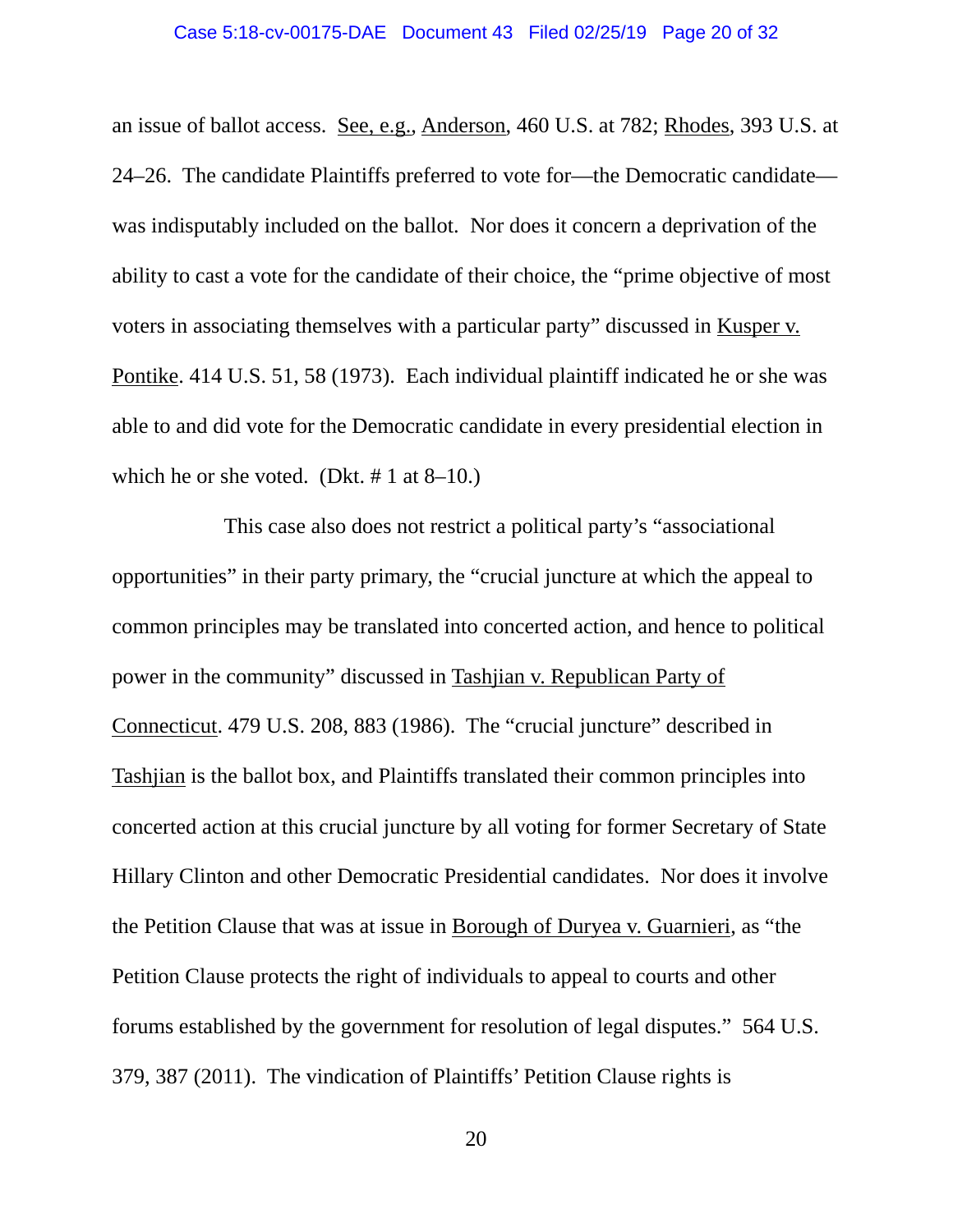### Case 5:18-cv-00175-DAE Document 43 Filed 02/25/19 Page 21 of 32

demonstrated by the existence and consideration of this very lawsuit. And Reynolds v. Sims was decided under the Equal Protection Clause, not the First Amendment's guarantee of freedom of association. 377 U.S. at 566.

 In short, Plaintiffs have provided no support in prevailing case law or doctrine that the First Amendment's associational guarantees cognize the harms they allege.

 Instead, Plaintiffs' theories of associational harms most directly echo those expressed in Justice Kagan's concurrence in Gill v. Whitford, 138 S. Ct. 1916 (2018). Although the case was decided on standing grounds related to a "one person, one vote" challenge to partisan gerrymandering, Justice Kagan wrote separately to discuss the "significant First Amendment concerns . . . when a State purposely subjects a group of voters or their party to disfavored treatment." Id. at 1938. These "associational harm[s] can "ravage[] the party [a voter] works to support" by "depriv[ing party members] of their natural political strength[,]" causing them to "face difficulties fundraising, registering voters, attracting volunteers, generating support from independents, and recruiting candidates to run for office (not to mention eventually accomplishing their policy objectives)." Id. And "placing a state party at an enduring electoral disadvantage . . . weakens its capacity to perform all its functions." Id.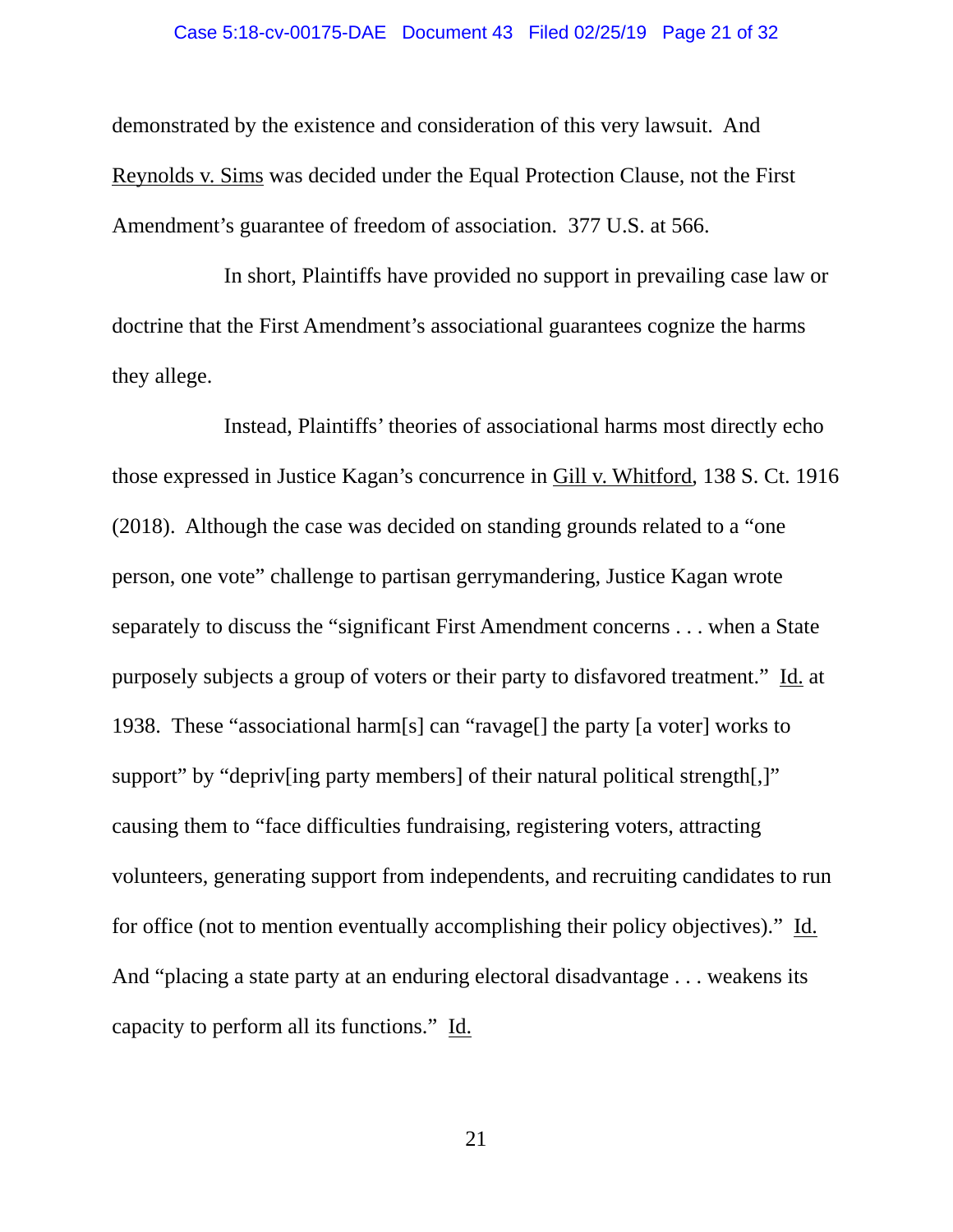But these harms arise by virtue of "subjecting a group of voters or their party to disfavored treatment by reason of their view," infringing "'the ability of citizens to band together in promoting among the electorate candidates who espouse their political views.'" Vieth v. Jubelirer, 541 U.S. 267, 314 (2004) (quoting Cal. Democratic Party v. Jones, 530 U.S. 567, 574 (2000). By contrast, the harms alleged by Plaintiffs do not occur "by reason of their views." Whatever disadvantage Plaintiffs suffer is a consequence only of there being more Republican voters than Democratic voters in Texas and Plaintiffs' resulting lack of electoral success. "The First Amendment right to associate and to advocate provides no guarantee that a speech will persuade or that advocacy will be effective." Smith v. Ark. State Highway Emps., Local 1315, 441 U.S. 463, 464–65 (1979). Instead, "the function of the election process" is not to vindicate every view expressed at the ballot box, but to "to winnow out and finally reject all but the chosen candidates." Burdick, 504 U.S. at 438 (quoting Storer, 415 U.S. at 735).

 As Plaintiffs repeatedly state, "the basic reality of Texas' elections today" is that voters "cast a ballot for the president." (See, e.g., Dkt. # 27 at 1, 14.) It is beyond dispute that in determining who received more votes for President in Texas, Plaintiffs' individual votes were counted just the same as any other voter, and that they were permitted the opportunity to express their Presidential preference by means of that vote. Whatever disincentive to vote or participate in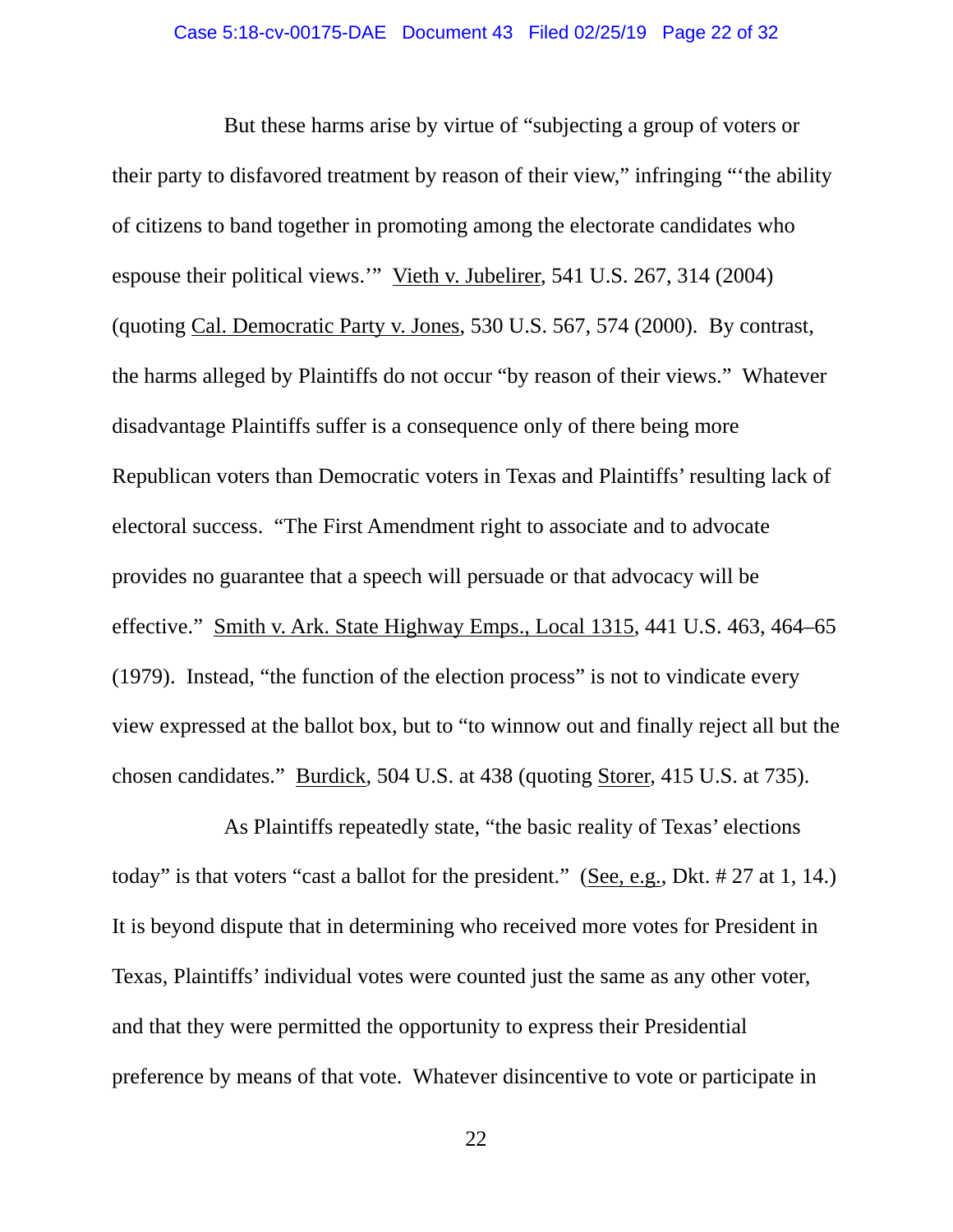### Case 5:18-cv-00175-DAE Document 43 Filed 02/25/19 Page 23 of 32

minority parties arises from their preferred candidate having failed to receive more votes than her opponent. But that one candidate will lose by virtue of receiving fewer votes, and that her supporters will be thereby dispirited and disincentivized, is an inescapable reality of democracy. It does not state a cognizable First Amendment burden on free association. Further, that Plaintiffs' votes failed to win them any Electors for their preferred candidate does not mean their opportunity to express their Presidential preference was ineffective because "no . . . group has a right under the Constitution to insist that state electoral systems be designed, where possible, to give its members electoral control over the selection of persons for particular political offices[,]" including presidential Electors. Hitson, 446 F. Supp. at 676.

 Finally, even were this Court to conclude Plaintiffs had adequately alleged First and Fourteenth Amendment associational harms, those harms are justified by Texas' interest in maximizing its electoral power by having its Presidential Electors vote in a unified bloc. As previously stated, no less than Thomas Jefferson recognized the merit and necessity of this "protect[ion] . . . against the use of [WTA] by the other States" in recommending Virginia adopt WTA, despite his own personal preference for district-based selection of Electors. Williams, 288 F. Supp. at 626. As 47 other states and the District of Columbia also utilize WTA systems, the impetus—as recognized by Jefferson—for Texas' policy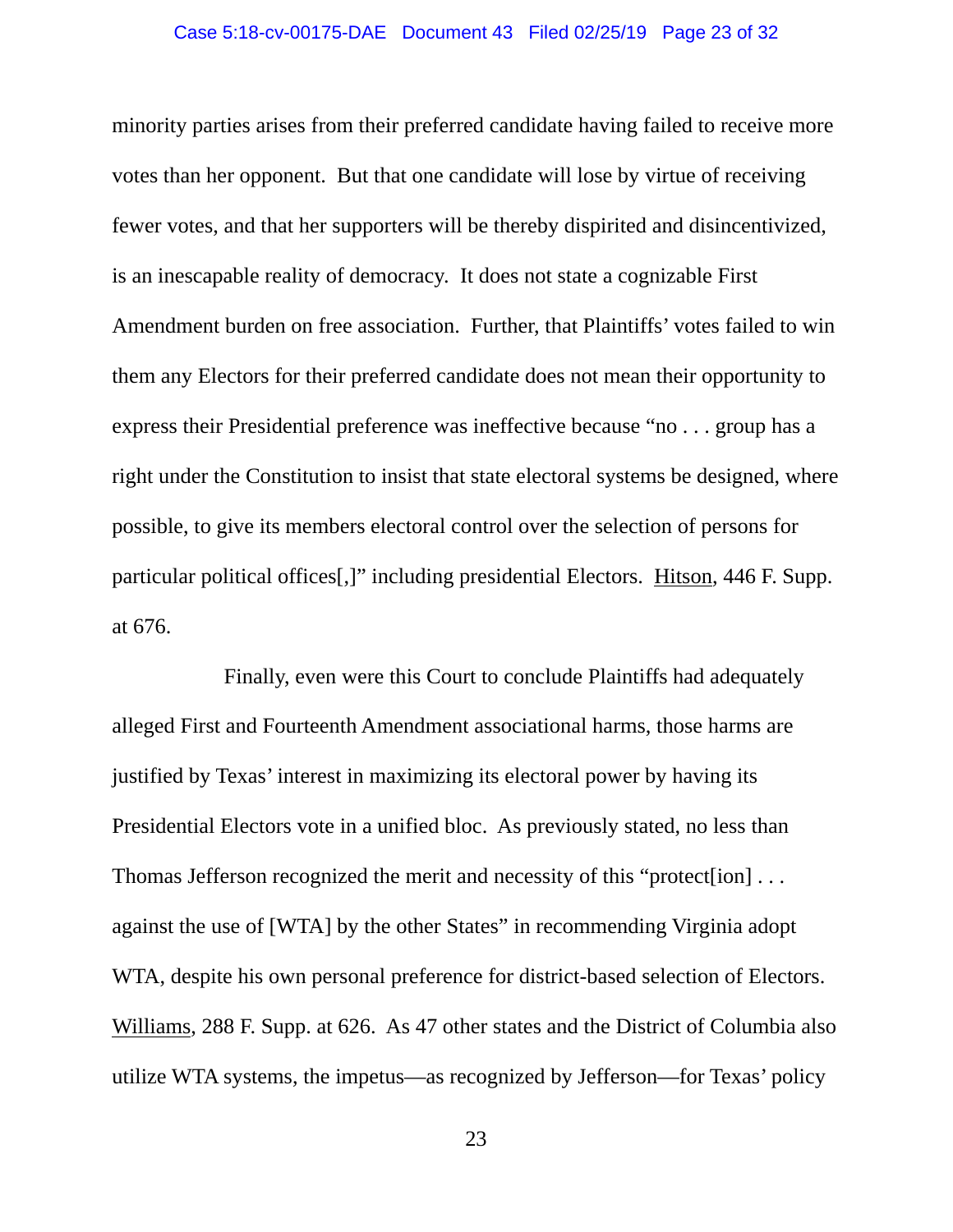### Case 5:18-cv-00175-DAE Document 43 Filed 02/25/19 Page 24 of 32

under this interest is well established. As such, a divided slate of Electors would greatly diminish Texas' influence in the Electoral College and its ability to elect the Presidential candidate chosen by the majority of its citizens. Moreover, that nearly all States have implemented this policy, and have done so since 1832, see McPherson, 146 U.S. at 32, only further underscores the non-pretextual nature of the asserted interest. $10$ 

 For these reasons, Plaintiffs' First and Fourteenth Amendment Freedom of Association cause of action must be **DISMISSED**.

## III. Section 2 of the VRA

Section 2 of the VRA prohibits any "standard, practice, or procedure

. . . which results in a denial or abridgement of the right of any citizen of the

United States to vote on account of race or color," 52 U.S.C. § 10301(a), or by

virtue of membership in "a language minority group[,]" 52 U.S.C. § 10303(f)(2).

A violation of Section 2:

 $\overline{a}$ 

is established if, based on the totality of circumstances, it is shown that the political processes leading to nomination or election in the State or political subdivision are not equally open to participation by members of a class of citizens . . . in that its members have less opportunity than

 $10$  The Court recognizes that if WTA systems were struck down nationwide, the validity of this interest would seem to vanish. However, this Court is not in the position to award such a remedy. This suit, as brought by Plaintiffs, only challenges the WTA system in Texas and does not request any nationwide injunction or any other remedy that would reach beyond the borders of Texas.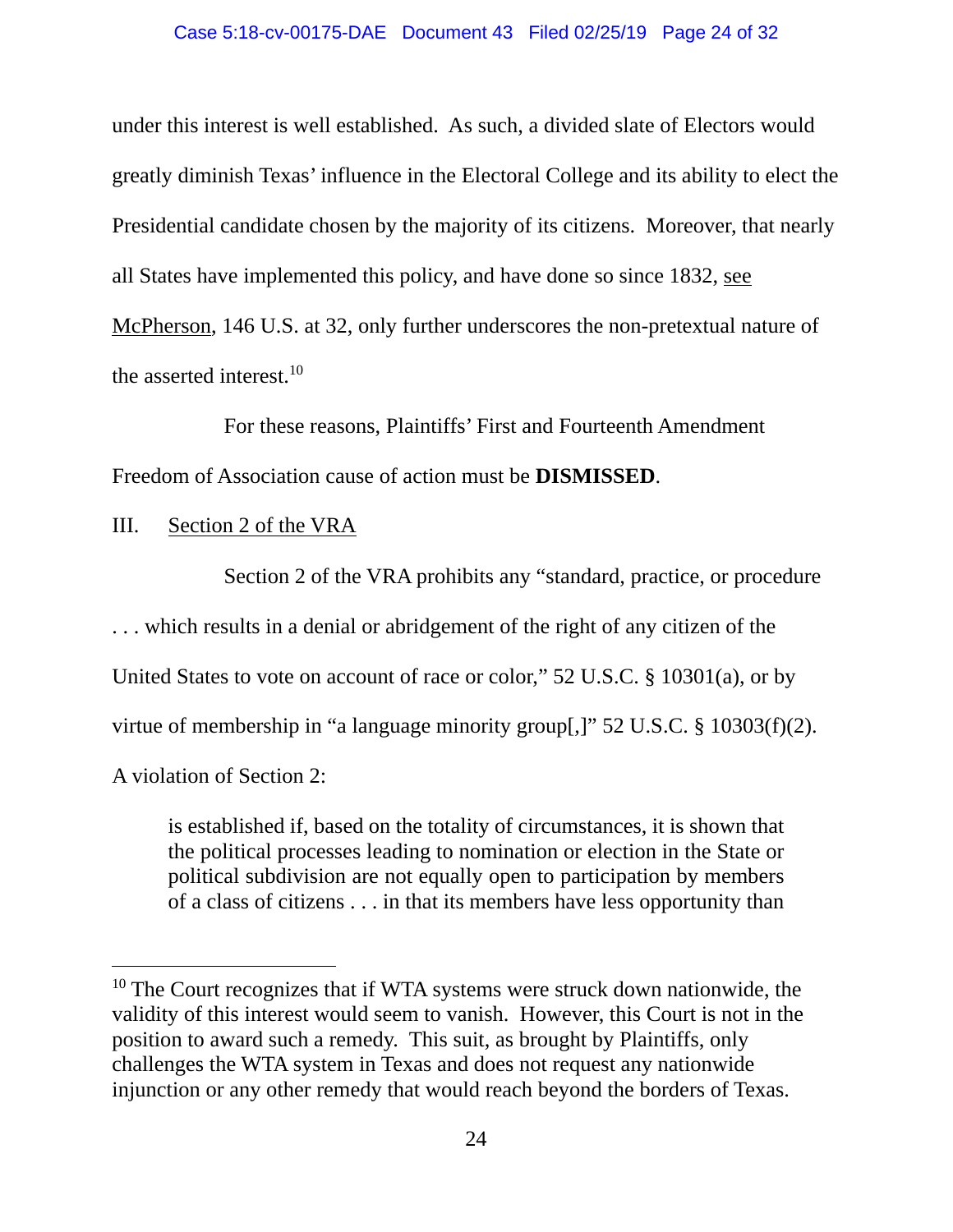other members of the electorate to participate in the political process and to elect representatives of their choice.

52 U.S.C. § 10301(b); see also Gingles, 478 U.S. at 48 ("Minority voters who contend [a violation of] § 2, must prove that the use of a multimember electoral structure operates to minimize or cancel out their ability to elect their preferred candidates.").

 Plaintiffs argue Texas' WTA method for choosing Presidential Electors violates this statutory guarantee. Plaintiffs rely on the analytical framework established by the Supreme Court in Thornburg v. Gingles in scrutinizing North Carolina's "legislative decision to employ multimember, rather than single-member, districts in the contested jurisdictions . . . ." 478 U.S. at 47. Plaintiffs invoke Gingles by analogizing a WTA system of selecting Electors to that of an at-large, i.e. multimember, voting district, congruent to the whole of the State of Texas. (Dkt.  $# 1$  at 6, 22.)

 As a threshold matter, the Court firmly agrees with Plaintiffs that Section 2 the VRA applies to Presidential Elections. The language of Section 2 is intentionally broad and applies to "[e]very election in which registered Electors are permitted to vote . . . ." Chisholm v. Romer, 501 U.S. 380, 392 (1991). Section 2 is "largely . . . a restatement of the Fifteenth Amendment." Id. And the Fifteenth Amendment was "intended to [apply] in presidential elections." Rhodes, 393 U.S.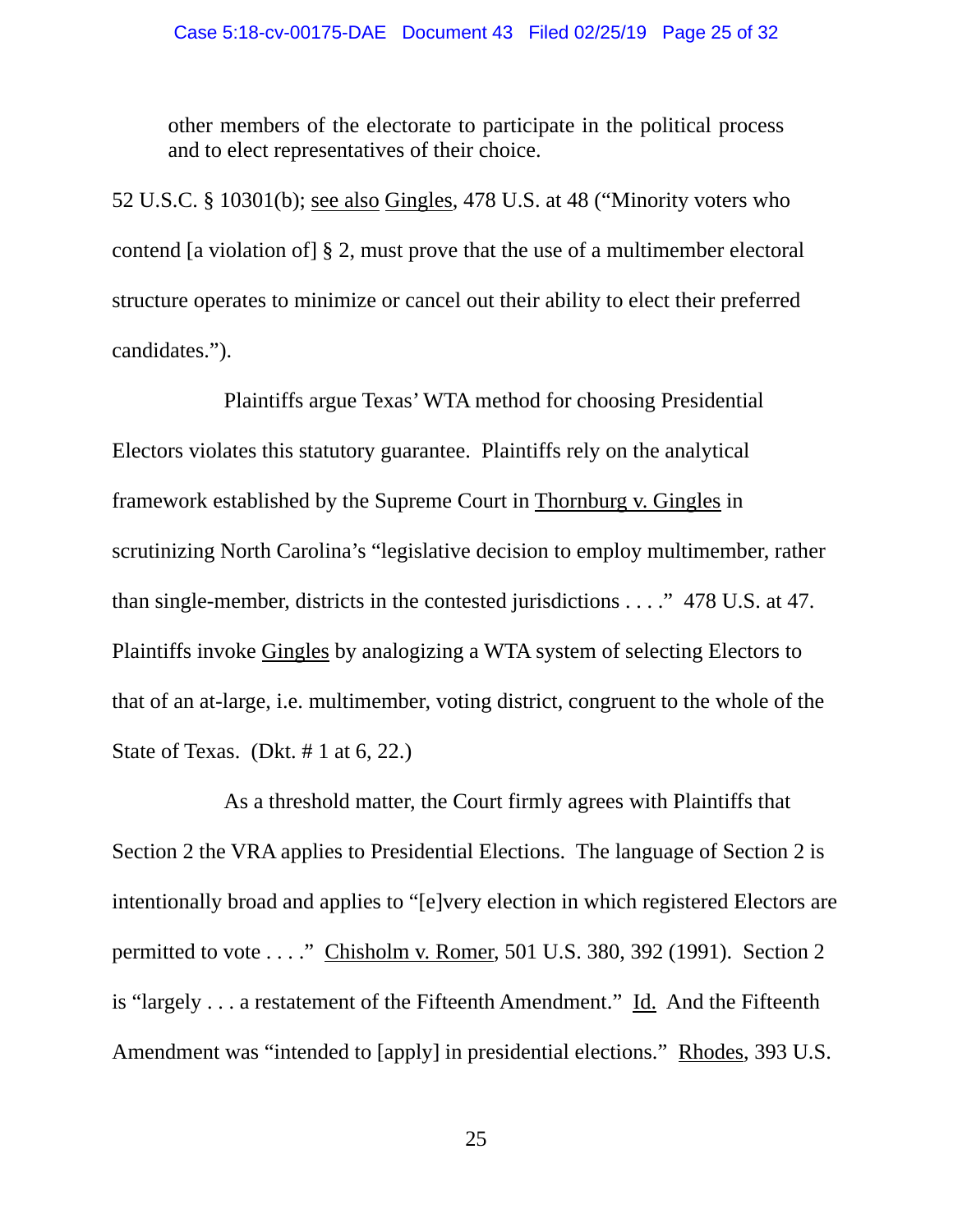at 23. However, the Court concludes that Plaintiffs have failed to state a claim under Section 2 of the VRA.

 "Multimember districts and at-large election schemes . . . are not per se violative of minority voters' rights." Gingles, 478 U.S. at 48. Gingles requires that Plaintiffs challenging an at-large system must show: "(1) the group is sufficiently large and geographically compact to constitute a majority in a singlemember district; (2) it is politically cohesive; and (3) the white majority votes sufficiently as a bloc to enable it usually to defeat the minority's preferred candidate." League of United Latin American Citizens, Council No. 4434 v. Clements, 999 F.2d 831, 849 (5th Cir. 1993) (citing Growe v. Emison, 507 U.S. 25, 39 (1993)). Plaintiffs' allegations fail, at the very least, to satisfy the third prong of the Gingles test. $^{11}$ 

 According to Plaintiffs, in 2008 and 2016, 27% and 31% respectively of white voters in Texas voted for the Democratic candidate for President, undercutting the premise that whites vote in a uniform bloc. (Dkt. # 1 at 26.) And 37% and 39% respectively of Hispanic voters voted for the Republican candidate. (Id. at 25.) Thus not only did a sizable number of white voters vote for the

 $<sup>11</sup>$  The Court also questions whether the Plaintiffs have satisfied the second prong,</sup> at least as it relates to Hispanics in Texas. According to Plaintiffs, 37% and 39% of Hispanics did not vote for the Democratic Presidential candidate in 2008 and 2016 respectively. (Dkt.  $\# 1$  at 25.) In 2012, 27% did not. (Id.)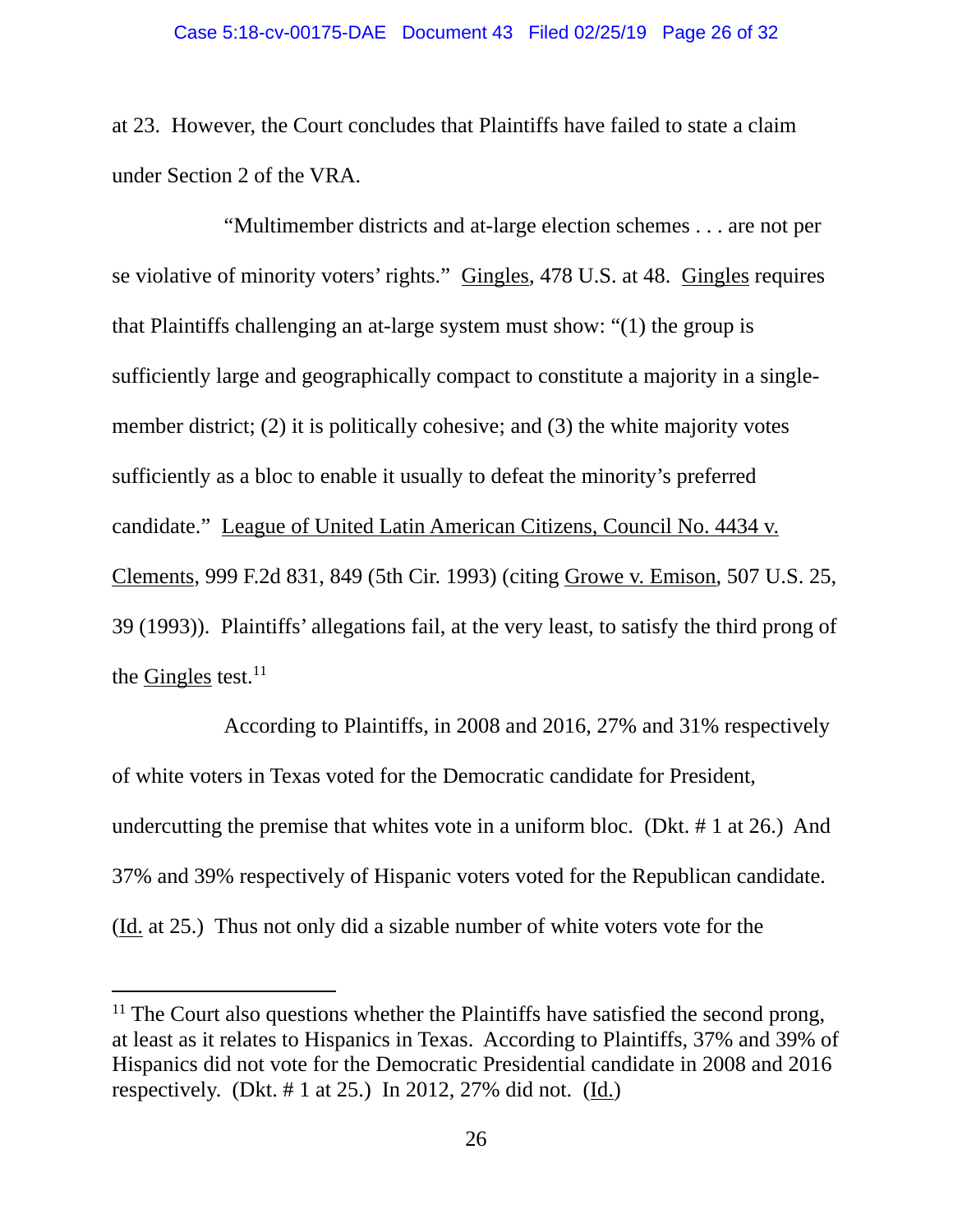### Case 5:18-cv-00175-DAE Document 43 Filed 02/25/19 Page 27 of 32

candidate preferred by the asserted minority groups, but a sizable number of nonwhite voters did not.

 Taking the relevant numbers advanced by Plaintiffs in their complaint, in 2008 and 2016, Hispanic voters who voted for the Republican candidate constituted roughly 16% of the voting electorate, nearly twice the margin by which the Democratic Candidate lost the 2016 presidential election in Texas. (See Dkt. # 1 at 2, 26.) If nearly 40% of Hispanic voters had not voted for the Republican candidate,<sup>12</sup> the combined strength of minority voters and the large number of white "crossover" voters would have been able to carry the Presidential election in Texas, challenging the assertion that whites vote as a legally significant bloc. See Gingles, 478 U.S. at 31 ("In general, a white bloc vote that normally will defeat the combined strength of minority support plus white "crossover" votes rises to the level of legally significant white bloc voting.")

 The facts alleged by Plaintiffs, therefore, strongly implicate the conclusion that the relevant bloc frustrating Plaintiffs' election success is not whites but Republicans. As the Fifth Circuit has recognized, "[t]here is . . . a powerful argument supporting a rule that plaintiffs, to establish legally significant

<sup>&</sup>lt;sup>12</sup> A roughly 16% swing in Hispanic voters from Republican to Democrat would have been enough to swing the 2016 Presidential election in Texas to the Democratic candidate.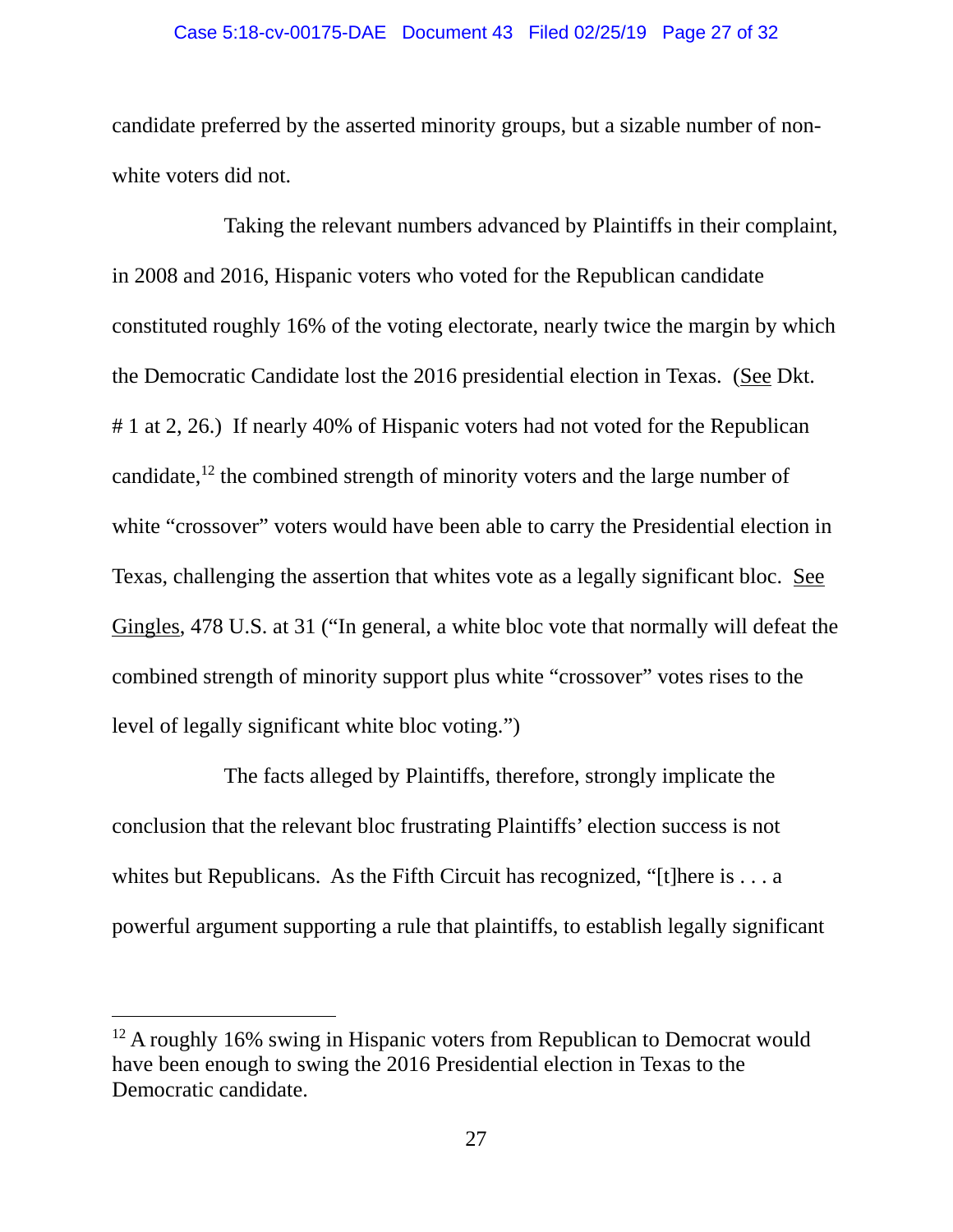racial bloc voting, must prove that their failure to elect representatives of their choice cannot be characterized as a mere euphemism for political defeat at the polls, or the result of partisan politics." Clements, 999 F.2d at 859 (citing Whitcomb v. Chavis, 403 U.S. 124, 153 (1993)). As the Fifth Circuit elaborated, based on the Supreme Court's decision in Whitcomb:

Absent evidence that minorities have been excluded from the political process, a lack of success at the polls is not sufficient to trigger judicial intervention. Courts must undertake the additional inquiry into the reasons for, or causes of, these electoral losses in order to determine whether they were the product of partisan politics or racial vote dilution, political defeat or built-in bias. It is only upon concluding that a minority group's failure to prevail at the polls, that is, their failure to attract the support of white voters, was the result or function of racial vote dilution or built-in bias, that a court may find that minority plaintiffs have suffered a denial or abridgement of the right . . . to vote on account of race or color. . . .

[F]ailures of a minority group to elect representatives of its choice that are attributable to partisan politics provide no grounds for relief. Section 2 is a balm for racial minorities, not political ones—even though the two often coincide. The Voting Rights Act does not guarantee that nominees of the Democratic Party will be elected, even if [minority] voters are likely to favor that party's candidates. Rather, § 2 is implicated only where Democrats lose because they are black, not where blacks lose because they are Democrats.

Clements, 999 F.2d at 853–54 (quotations marks and internal citations omitted);

see also Johnson v. De Grandy, 512 U.S. 997, 1014 n.11 (1994) ("[T]he ultimate

right of § 2 is equality of opportunity, not a guarantee of electoral success for

minority-preferred candidates of whatever race.")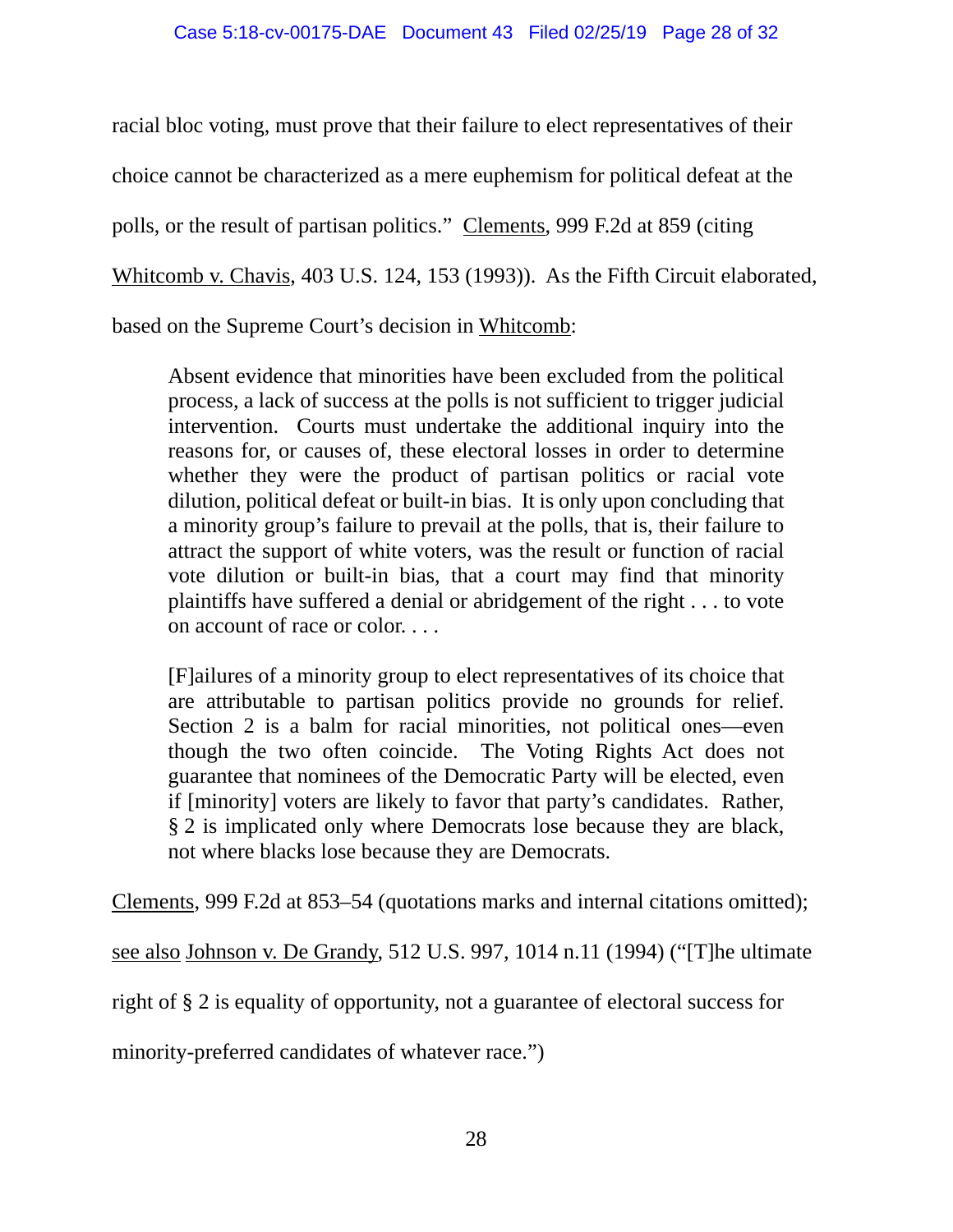#### Case 5:18-cv-00175-DAE Document 43 Filed 02/25/19 Page 29 of 32

 That a similar pattern also emerges under WTA systems in states where Democrats hold political majorities underscores that the animating issue here is partisan, not racial. If "the Democrats won" the election—as they did under an identical mechanism in majority democratic states—Plaintiffs "would have had no justifiable complaints about representation." Whitcomb, 403 U.S. at 152. Thus, while "[t]he voting power of [Plaintiffs] may have been 'cancelled out'... this seems a [mere] euphemism for political defeat at the polls." Id. at 153.

 Moreover, satisfaction of Gingles' three "'preconditions,' is necessary, but not sufficient to establish liability under § 2." Clements, 999 F.2d at 849. (internal citations omitted). "Plaintiffs must also show that, under the 'totality of circumstances,' they do not possess the same opportunities to participate in the political process and elect representatives of their choice enjoyed by other voters." Id. The same "cancelling out" of political strength Plaintiffs complain of was also inflicted on a sizable minority of white Texans and many mostly-white Republican minorities in majority Democratic states, by virtue of political affiliation, not race. The simple fact is that Plaintiffs in this case were not:

any more underrepresented than . . . whites who also voted Democratic and lost, or any more discriminated against than other interest groups or voters . . . with allegiance to the Democratic Party, or, conversely, and less represented than Republican[s in areas] of Republican defeat[.] . . . The mere fact that one interest group or another concerned with the outcome of [the] election[] has found itself outvoted and without [Electors] of its own provides no basis for invoking constitutional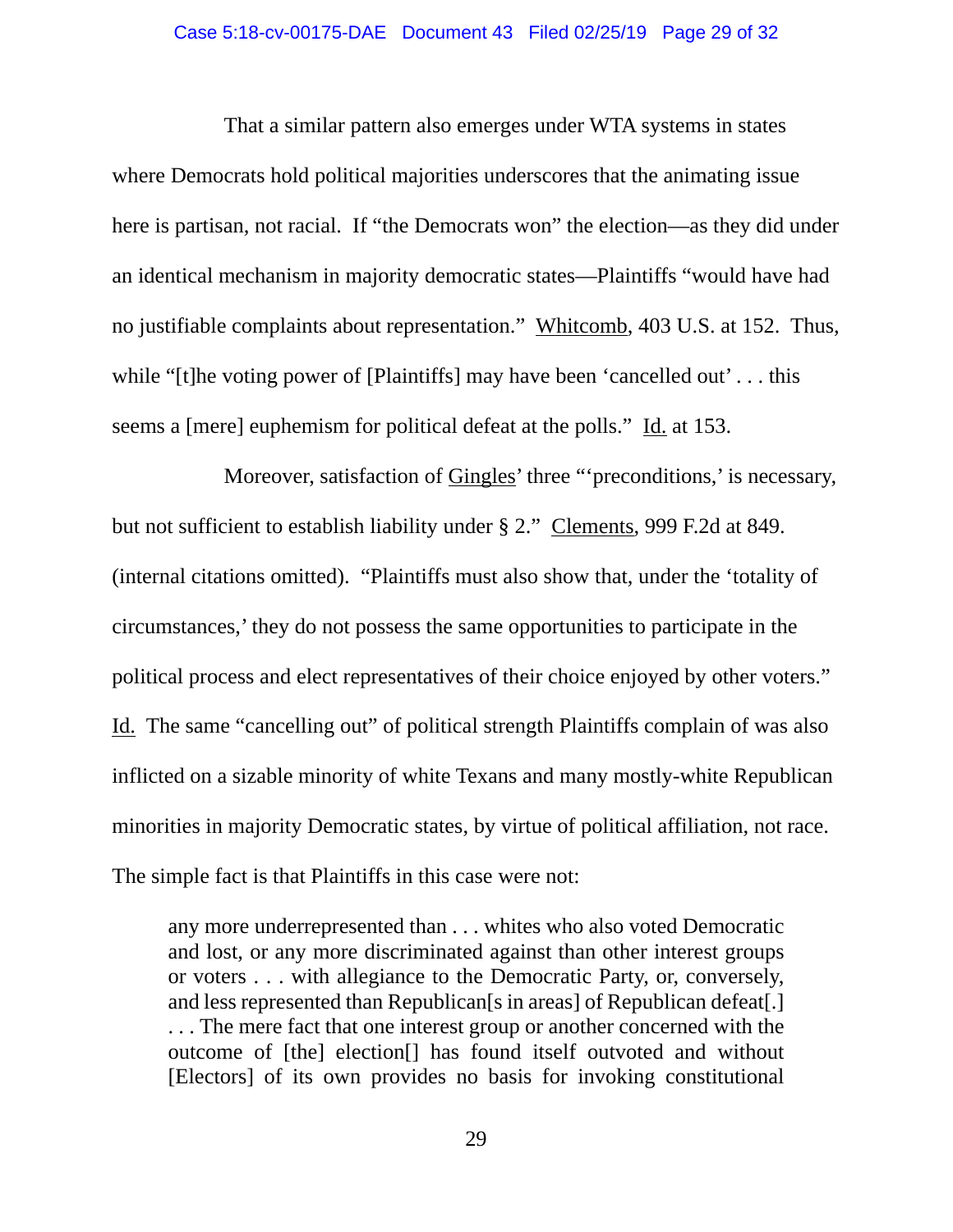remedies where, as here, there is no indication that this segment of the population is being denied access to the political system.

Whitcomb, 403 U.S. at 154–55. Plaintiffs' defeats were shared equally among all members of their political party and members of the opposing political party in other states.

 Thus the inescapable conclusion is that Plaintiffs were unable to elect Electors for their candidate of their choice because there are fewer Democrats who voted in Texas, not because the system operates to cancel out the ability of racial minorities to elect their preferred candidate—roughly 40% of Hispanics were able to do so, and roughly 30% of whites were not. (See Dkt. # 1 at 25, 26.)

 Finally, "[b]ecause the very concept of vote dilution implies—and, indeed, necessitates—the existence of an 'undiluted' practice against which the fact of dilution may be measured, a § 2 plaintiff must also postulate a reasonable alternative voting practice to serve as the benchmark 'undiluted' voting practice." Reno v. Bossier Parish Sch. Bd., 520 U.S. 471, 480 (1997) (citing Holder v. Hall, 512 U.S. 874, 880 (1994)). Plaintiffs fail to present one.

 As stated by Plaintiffs, their "primary remedy is to allow the state to devise its own constitutional scheme for the selection of Electors." (Dkt. # 27 at 36; see also Dkt. # 1 at 32.) This vague, unspecified remedy fails to adequately define an undiluted voting practice for this Court to use as a benchmark to compare with the current practice of the State of Texas. And Plaintiffs specifically disclaim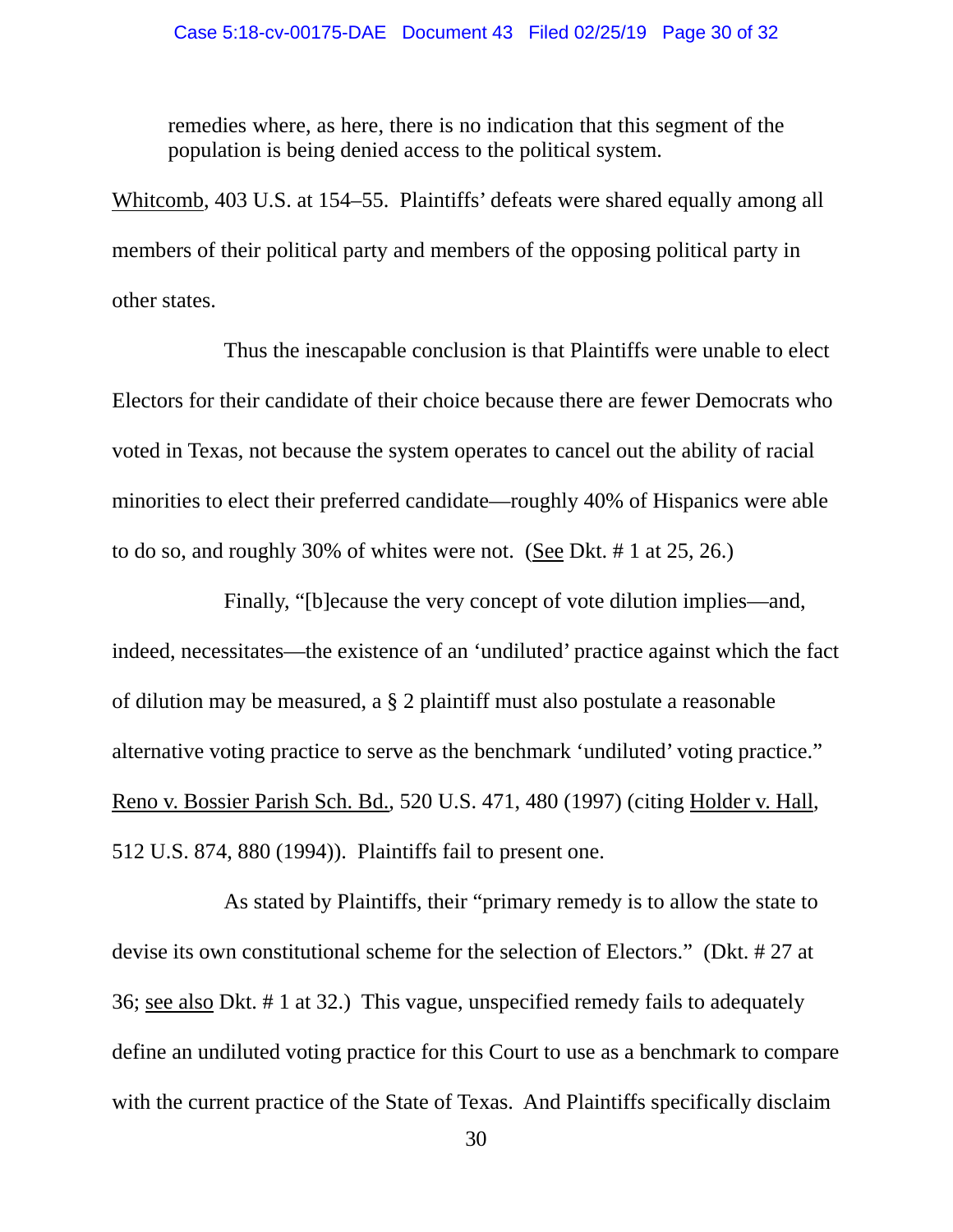### Case 5:18-cv-00175-DAE Document 43 Filed 02/25/19 Page 31 of 32

the readily apparent alternative of Congressional district-based selection as equally unrepresentative. (Dkt.  $# 1$  at 5, 32.) Plaintiffs cannot shift the burden of presenting an undiluted benchmark onto Defendants in this way.

 To the extent Plaintiffs specify any adequate alternate scheme, they propose that "if state authorities fail to propose or implement a valid method of selecting Electors . . . ," the Court should "order a proportional method of distributing Electors, selecting a proportional number of Electors to each party, based on the number of votes each party's candidate receives statewide." (Dkt. # 1 at 32.) But Section 2 of the VRA specifically disavows "a right to have members of a protected class elected in numbers equal to their proportion in the population." 52 U.S.C. § 10301(b). If Section 2 does not entail a right of racial minorities to proportional representation, it certainly cannot entail such right of political minorities.

 The "on account of race or color" requirement of Section 2 of the VRA was intended to "effectuate the Fifteenth Amendment's guarantee that no citizen's right to vote shall be denied or abridged . . . on account of race, color, or previous condition of servitude.'" Voinovich v. Quilter, 507 U.S. 146, 152 (1993) (quoting U.S. Const. amend. XV). If Section 2 permitted or required a remedy of proportional representation in the Electoral College for political parties it would not be "congruent or proportional" to the violation of the asserted constitutional